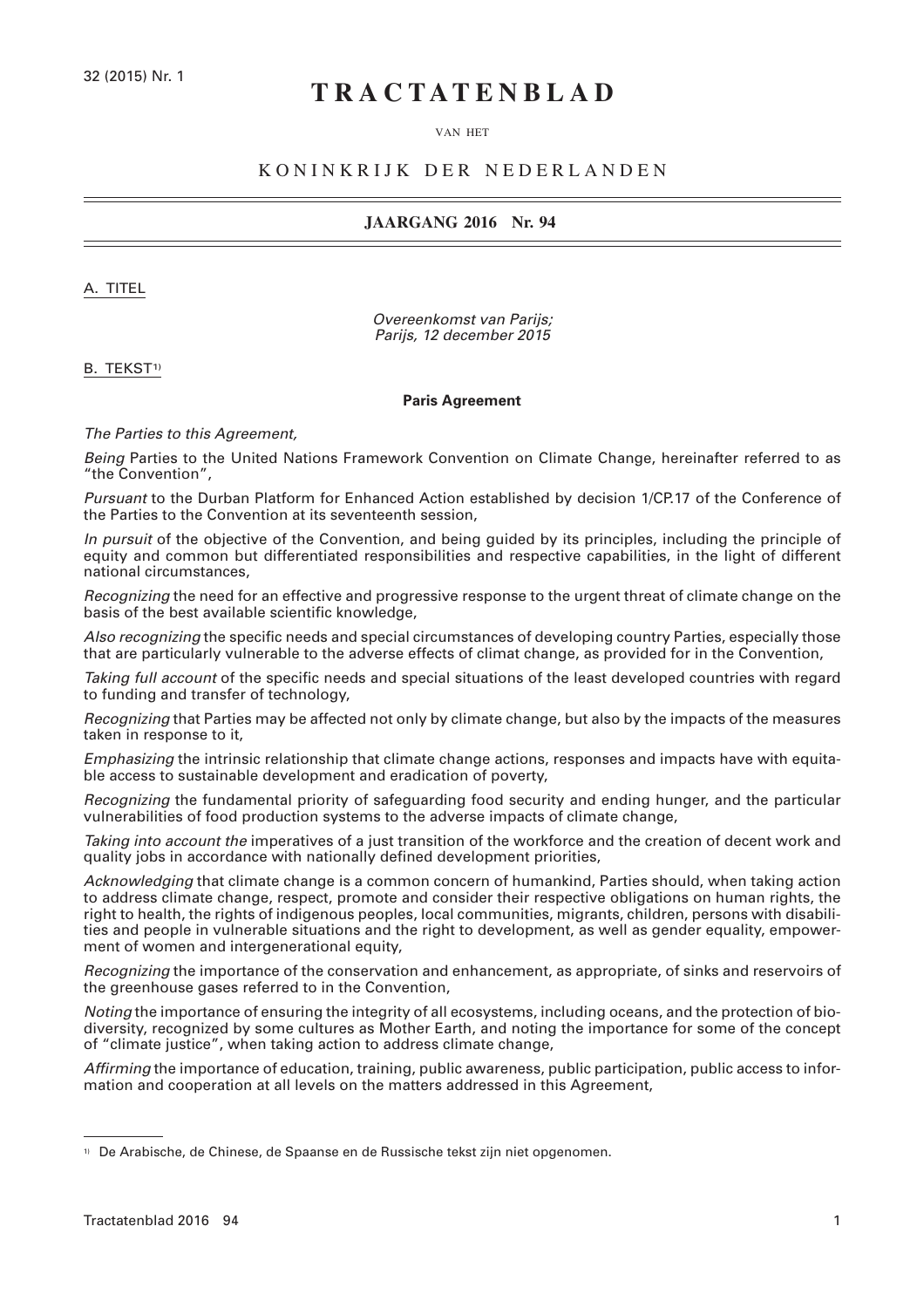*Recognizing* the importance of the engagements of all levels of government and various actors, in accordance with respective national legislations of Parties, in addressing climate change,

*Also recognizing* that sustainable lifestyles and sustainable patterns of consumption and production, with developed country Parties taking the lead, play an important role in addressing climate change,

Have agreed as follows:

# Article 1

For the purpose of this Agreement, the definitions contained in Article 1 of the Convention shall apply. In addition:

a) "Convention" means the United Nations Framework Convention on Climate Change, adopted in New York on 9 May 1992;

b) "Conference of the Parties" means the Conference of the Parties to the Convention;

c) "Party" means a Party to this Agreement.

#### Article 2

1. This Agreement, in enhancing the implementation of the Convention, including its objective, aims to strengthen the global response to the threat of climate change, in the context of sustainable development and efforts to eradicate poverty, including by:

- a) Holding the increase in the global average temperature to well below 2°C above pre-industrial levels and pursuing efforts to limit the temperature increase to 1.5°C above pre-industrial levels, recognizing that this would significantly reduce the risks and impacts of climate change;
- b) Increasing the ability to adapt to the adverse impacts of climate change and foster climate resilience and low greenhouse gas emissions development, in a manner that does not threaten food production; and
- c) Making finance flows consistent with a pathway towards low greenhouse gas emissions and climateresilient development.

2. This Agreement will be implemented to reflect equity and the principle of common but differentiated responsibilities and respective capabilities, in het light of different national circumstances.

#### Article 3

As nationally determined contributions to the global response to climate change, all Parties are to undertake and communicate ambitious efforts as definted in Articles 4, 7, 9, 10, 11 and 13 with the view to achieving the purpose of this Agreement as set out in Article 2. The efforts of all Parties will respresent a progression over time, while recognizing the need to support developing country Parties for the effective implementation of this Agreement.

#### Article 4

1. In order to achieve the long-term temperture goal set out in Article 2, Parties aim to reach global peaking of greenhouse gas emissions as soon as possible, recognizing that peaking will take longer for developing country Parties, and to undertake rapid reductions thereafter in accordance with best available science, so as to achieve a balance between anthropogenic emissions by sources and removals by sinks of greenhouse gases in the second half of this century, on the basis of equity, and in the context of sustainable development and efforts to eradicate poverty.

2. Each Party shall prepare, communicate and maintain successive nationally determined contributions that it intends to achieve. Parties shall pursue domestic mitigation measures, with the aim of achieving the objectives of such contributions.

3. Each Party's successive nationally determinded contribution will represent a progression beyond the Party's then current nationally determined contribution and reflect its highest possible ambition, reflecting its common but differentiated responsibilities and respective capabilities, in the light of different national circumstances.

4. Developed country Parties should continue taking the lead by undertaking economy-wide absolute emission reduction targets. Developing country Parties should continue enhancing their mitigation efforts, and are encouranged to move over time towards economy-wide emission reduction or limitation targets in the light of different national circumstances.

5. Support shall be provided to developing country Parties for the implementation of this Article, in accordance with Articles 9, 10 and 11, recognizing that enhanced support for developing country Parties will allow for higher ambition in their actions.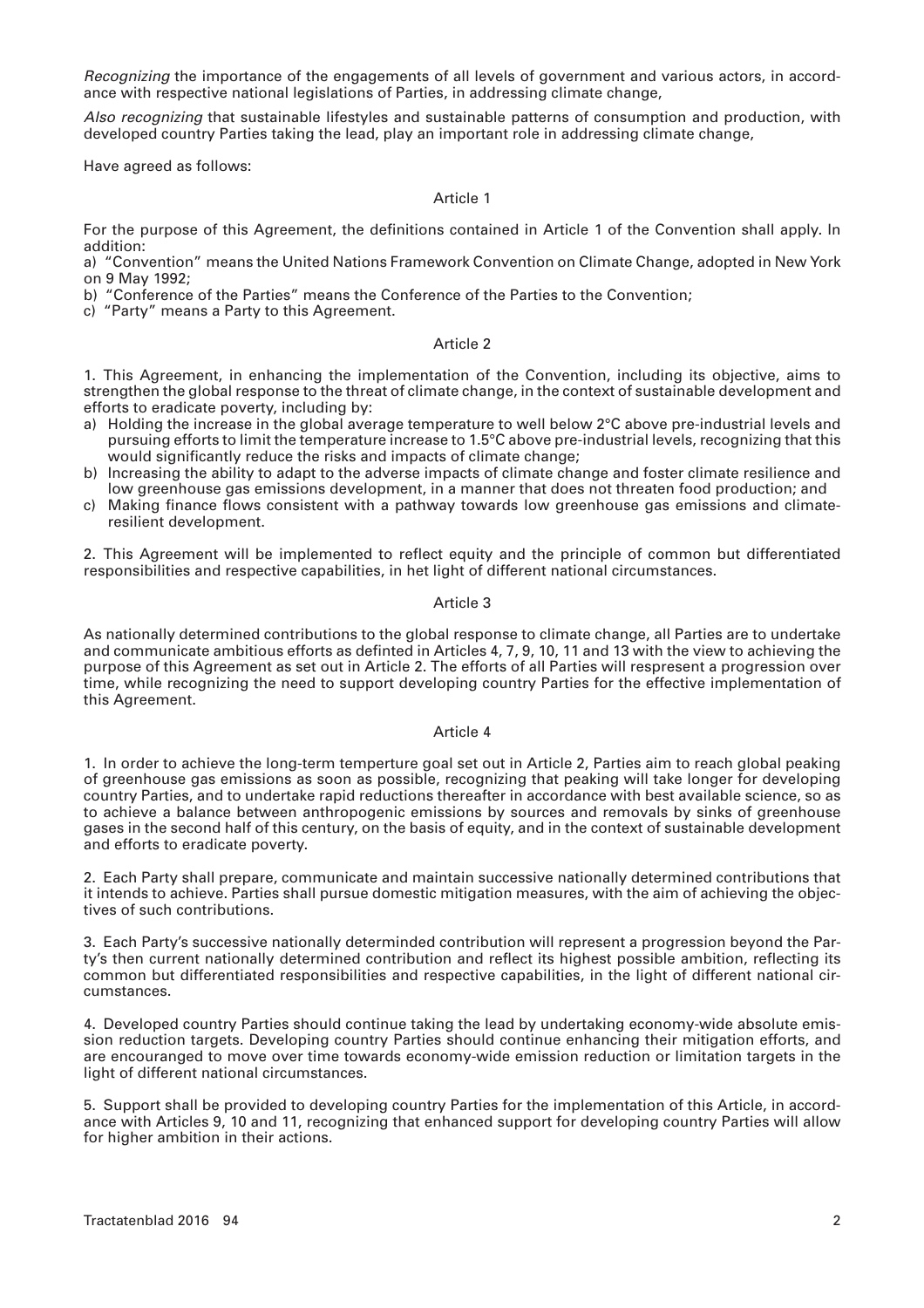6. The least developed countries and small island developing States may prepare and communicate strategies, plans and actions for low greenhouse gas emissions development reflecting their special circumstances.

7. Mitigation co-benefits resulting from Parties' adaptation actions and/or economic diversification plans can contribute to mitigation outcomes under this Article.

8. In communicating their nationally determined contributions, all Parties shall provide the information necessary for clarity, transparency and understanding in accordance with decision 1/CP.21 and any relevant decisions of the Conference of the Parties serving as the meeting of the Parties to this Agreement.

9. Each Party shall communicate a nationally determined contribution every five years in accordance with decision 1/CP.21 and any relevant decisions of the Conference of the Parties serving as the meeting of the Parties to this Agreement and be informed by the outcomes of the global stocktake referred to in Article 14.

10. The Conference of the Parties serving as the meeting of the Parties to this Agreement shall consider common time frames for nationally determined contributions at its first session.

11. A Party may at any time adjust its existing nationally determined contribution with a view to enhancing its level of ambition, in accordance with guidance adopted by the Conference of the Parties serving as the meeting of the Parties to this Agreement.

12. Nationally determined contributions communicated by Parties shall be recorded in a public registry maintained by the secretariat.

13. Parties shall account for their nationally determined contributions. In accounting for anthropogenic emissions and removals corresponding to their nationally determined contributions, Parties shall promote environmental integrity, transparency accuracy, completeness, comparability and consistency, and ensure the avoidance of double counting, in accordance with guidance adopted by the Conference of the Parties serving as the meeting of the Parties to this Agreement.

14. In the context of their nationally determined contributions, when recognizing and implementing mitigation actions with respect to anthropogenic emissions and removals, Parties should take into account, as appropriate, existing methods and guidance under the Convention, in the light of the provisions of paragraph 13 of this Article.

15. Parties shall take into consideration in the implementation of this Agreement the concerns of Parties with economies most affected by the impacts of response measures, particularly developing country Parties.

16. Parties, including regional economic integration organizations and their member States, that have reached an agreement to act jointly under paragraph 2 of this Article shall notify the secretariat of the terms of that agreement, including the emission level allocated to each Party within the relevant time period, when they communicate their nationally determined contributions. The secretariat shall in turn inform the Parties and signatories to the Convention of the terms of that agreement.

17. Each party to such an agreement shall be responsible for its emission level as set out in the agreement reffered to in paragraph 16 of this Article in accordance with paragraphs 13 and 14 of this Article and Articles 13 and 15.

18. If Parties acting jointly do so in the framework of, and together with, a regional economic integration organization which is itself a Party to this Agreement, each member State of that regional economic integration organization individually, and together with the regional economic integration organization, shall be responsible for its emission level as set out in the agreement communicated under pagraph 16 of this Article in accordance with paragraphs 13 and 14 of this Article and Articles 13 and 15.

19. All Parties should strive to formulate and communicate long-term low greenhouse gas emission development strategies, mindful of Article 2 taking into account their common but differentiated responsibilities and respective capabilities, in the light of different national circumstances.

# Article 5

1. Parties should take action to conserve and enhance, as appropriate, sinks and reservoirs of greenhouse gases as referred to in Article 4, paragraph 1 (d), of the Convention, including forests.

2. Parties are encouraged to take action to implement and support, including through results-based payments, the existing framework as set out in related guidance and decisions already agreed under the Convention for: policy approaches and positive incentives for activities relating to reducing emissions from defor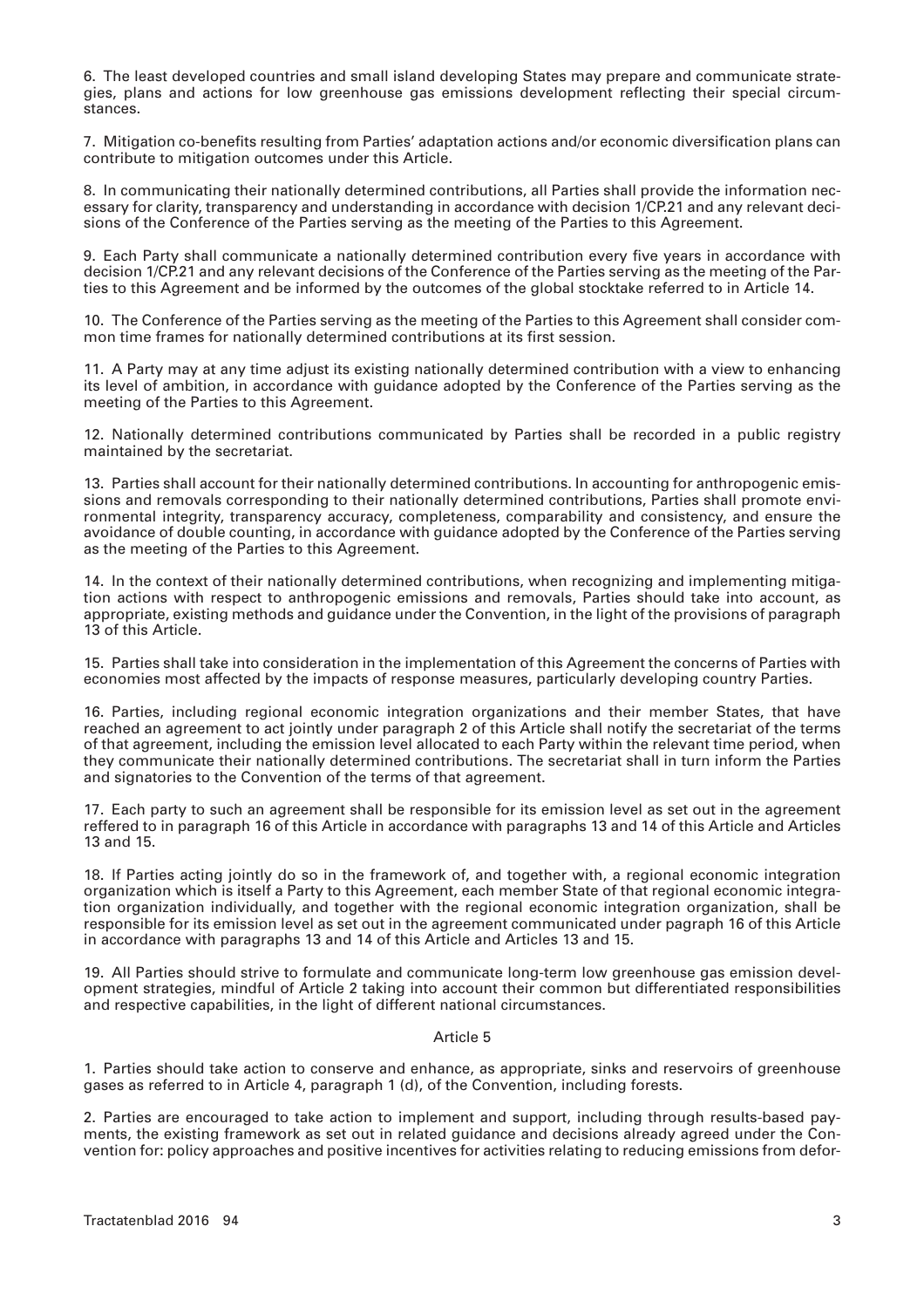estation and forest degradation, and the role of conservation, sustainable management of forests and enhancement of forest carbon stocks in developing countries; and alternative policy approaches, such as joint mitigation and adaptation approaches for the integral and sustainable management of forests, while reaffirming the importance of incentivizing, as appropriate, non-carbon benefits associated with such approaches.

#### Article 6

1. Parties recognize that some Parties choose to pursue voluntary cooperation in the implementation of their nationally determined contributions to allow for higher ambition in their mitigation and adaptation actions and to promote sustainable development and environmental integrity.

2. Parties shall, where engaging on a voluntary basis in cooperative approaches that involve the use of internationally transferred mitigation outcomes towards nationally determined contributions, promote sustainable development and ensure environmental integrity and transparency, including in governance, and shall apply robust accounting to ensure, inter alia, the avoidance of double counting, consistent with guidance adopted by the Conference of the Parties serving as the meeting of the Parties to this Agreement.

3. The use of internationally transferred mitigation outcomes to achieve nationally determined contributions under this Agreement shall be voluntary and authorized by participating Parties.

4. A mechanism to contribute to the mitigation of greenhouse gas emissions and support sustainable development is hereby established under the authority and guidance of the Conference of the Parties serving as the meeting of the Parties to this Agreement for use by Parties on a voluntary basis. It shall be supervised by a body designated by the Conference of the Parties serving as the meeting of the Parties to this Agreement, and shall aim:

- a) To promote the mitigation of greenhouse gas emissions while fostering sustainable development;
- b) To incentivize and facilitate participation in the mitigation of greenhouse gas emissions by public and private entities authorized by a Party;
- c) To contribute to the reduction of emission levels in the host Party, which will benefit from mitigation activities resulting in emission reductions that can also be used by another Party to fulfil its nationally determined contribution; and
- d) To deliver an overall mitigation in global emissions.

5. Emission reductions resulting from the mechanism referred to in paragraph 4 of this Article shall not be used to demonstrate achievement of the host Party's nationally determined contribution if used by another Party to demonstrate achievement of its nationally determined contribution.

6. The Conference of the Parties serving as the meeting of the Parties to this Agreement shall ensure that a share of the proceeds from activities under the mechanism referred to in paragraph 4 of this Article is used to cover administrative expenses as well as to assist developing country Parties that are particularly vulnerable to the adverse effects of climate change to meet the costs of adaptation.

7. The Conference of the Parties serving as the meeting of the Parties to this Agreement shall adopt rules, modalities and procedures for the mechanism referred to in paragraph 4 of this Article at its first session.

8. Parties recognize the importance of integrated, holistic and balanced non-marked approaches being available to Parties to assist in the implementation of their nationally determined contributions, in the context of sustainable development and poverty eradication, in a coordinated and effective manner, including through, inter alia, mitigation, adaptation, finance, technology transfer and capacity-building, as appropriate. These approaches shall aim to:

- a) Promote mitigation and adaptation ambition;
- b) Enhance public and private sector participation in the implementation of nationally determined contributions; and
- c) Enable opportunities for coordination across instruments and relevant institutional arrangements.

9. A framework for non-market approaches to sustainable development is hereby defined to promote the non-market approaches referred to in paragraph 8 of this Article.

# Article 7

1. Parties hereby establish the global goal on adaptation of enhancing adaptive capacity, strengthening resilience and reducing vulnerability to climate change, with a view to contributing to sustainable development and ensuring an adequate adaptation response in the context of the temperature goal referred to in Article 2.

2. Parties recognize that adaptation is a global challenge faced by all with local, subnational, national, regional and international dimensions, and that it is a key component of and makes a contribution to the long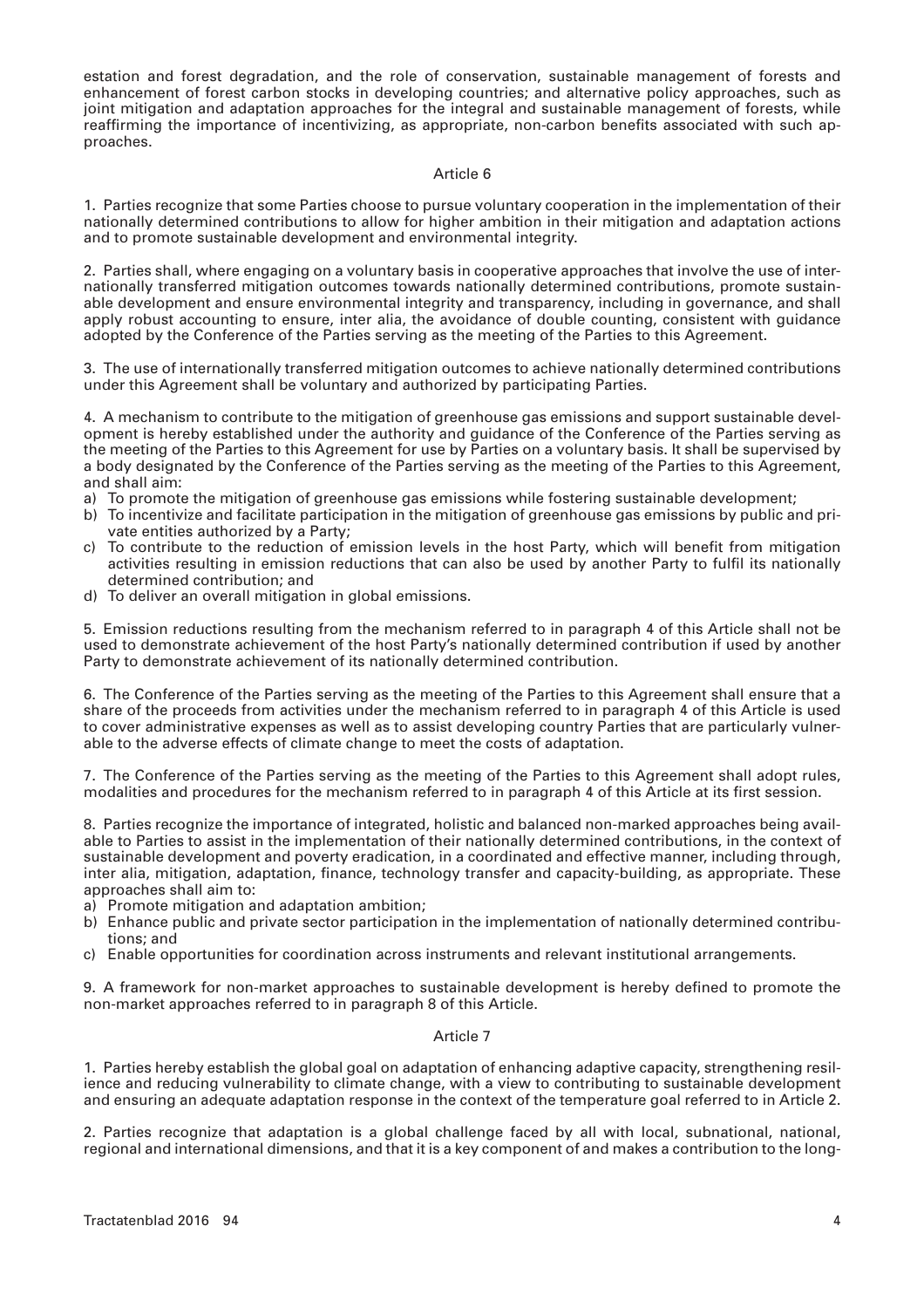term global response to climate change to protect people, livelihoods and ecosystems, taking into account the urgent and immediate needs of those developing country Parties that are particularly vulnerable to the adverse effects of climate change.

3. The adaptation efforts of developing country Parties shall be recognized, in accordance with the modalities to be adopted by the Conference of the Parties serving as the meeting of the Parties to this Agreement at its first session.

4. Parties recognize that the current need for adaptation is significant and that greater levels of mitigation can reduce the need for additional adaptation efforts, and that greater adaptation needs can involve greater adaptation costs.

5. Parties acknowledge that adaptation action should follow a country-driven, gender-responsive, participatory and fully transparent approach, taking into consideration vulnerable groups, communities and ecosystems, and should be based on and guided by the best available science and, as appropriate, traditional knowledge, knowledge of indigenous peoples and local knowledge systems, with a view to integrating adaptation into relevant socioeconomic and environmental policies and actions, where appropriate.

6. Parties recognize the importance of support for and international cooperation on adaptation efforts and the importance of taking into account the needs of developing country Parties, especially those that are particularly vulnerable to the adverse effects of climate change.

7. Parties should strengthen their cooperation on enhancing action on adaptation, taking into account the Cancun Adaptation Framework, including with regard to:

- a) Sharing information, good practices, experiences and lessons learned, including, as appropriate, as these relate to science, planning, policies and implementation in relation to adaptation actions;
- b) Strengthening institutional arrangements, including those under the Convention that serve this Agreement, to support the synthesis of relevant information and knowledge, and the provision of technical support and guidance to Parties;
- c) Strengthening scientific knowledge on climate, including research, systematic observation of the climate system and early warning systems, in a manner that informs climate services and supports decisionmaking;
- d) Assisting developing country Parties in identifying effective adaptation practices, adaptation needs, priorities, support provided and received for adaptation actions and efforts, and challenges and gaps, in a manner consistent with encouraging good practices; and
- e) Improving the effectiveness and durability of adaptation actions.

8. United Nations specialized organizations and agencies are encouraged to support the efforts of Parties to implement the actions referred to in paragraph 7 of this Article, taking into account the provisions of paragraph 5 of this Article.

9. Each Party shall, as appropriate, engage in adaptation planning processes and the implementation of actions, including the development or enhancement of relevant plans, policies and/or contributions, which may include:

- a) The implementation of adaptation actions, undertakings and/or efforts;
- b) The process to formulate and implement national adaptation plans;
- c) The assessment of climate change impacts and vulnerability, with a view to formulating nationally determined prioritized actions, taking into account vulnerable people, places and ecosystems;
- d) Monitoring and evaluating and learning from adaptation plans, policies, programmes and actions; and e) Building the resilience of socioeconomic and ecological systems, including through economic diversifica-
- tion and sustainable management of natural resources.

10. Each Party should, as appropriate, submit and update periodically an adaptation communication, which may include its priorities, implementation and support needs, plans and actions, without creating any additional burden for developing country Parties.

11. The adaptation communication referred to in paragraph 10 of this Article shall be, as appropriate, submitted and updated periodically, as a component of or in conjunction with other communications or documents, including a national adaptation plan, a nationally determined contribution as referred to in Article 4, paragraph 2, and/or a national communication.

12. The adaptation communications referred to in paragraph 10 of this Article shall be recorded in a public registry maintained by the secretariat.

13. Continuous and enhanced international support shall be provided to developing country Parties for the implementation of paragraphs 7, 9, 10 and 11 of this Article, in accordance with the provisions of Articles 9, 10 and 11.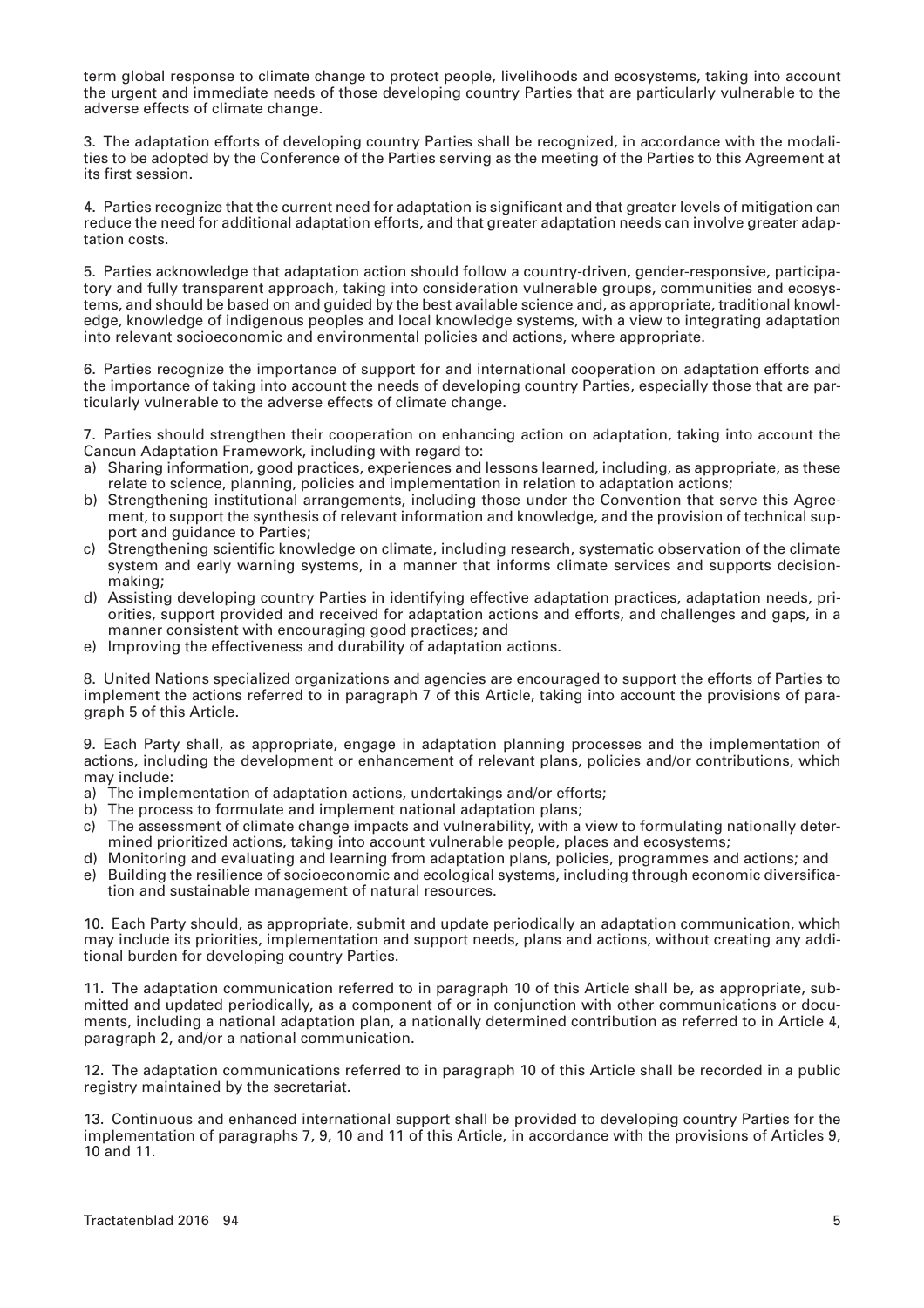- 14. The global stocktake referred to in Article 14 shall, inter alia:
- a) Recognize adaptation efforts of developing country Parties;
- b) Enhance the implementation of adaptation action taking into account the adaptation communication referred to in paragraph 10 of this Article;
- c) Review the adequacy and effectiveness of adaptation and support provided for adaptation; and
- d) Review the overall progress made in achieving the global goal on adaptation referred to in paragraph 1 of this Article.

# Article 8

1. Parties recognize the importance of averting, minimizing and addressing loss and damage associated with the adverse effects of climate change, including extreme weather events and slow onset events, and the role of sustainable development in reducing the risk of loss and damage.

2. The Warsaw International Mechanism for Loss and Damage associated with Climate Change Impacts shall be subject to the authority and guidance of the Conference of the Parties serving as the meeting of the Parties to this Agreement and may be enhanced and strengthened, as determined by the Conference of the Parties serving as the meeting of the Parties to this Agreement.

3. Parties should enhance understanding, action and support, including through the Warsaw International Mechanism, as appropriate, on a cooperative and facilitative basis with respect to loss and damage associated with the adverse effects of climate change.

4. Accordingly, areas of cooperation and facilitation to enhance understanding, action and support may include:

- a) Early warning systems;
- b) Emergency preparedness;
- c) Slow onset events;
- d) Events that may involve irreversible and permanent loss and damage;
- e) Comprehensive risk assessment and management;
- f) Risk insurance facilities, climate risk pooling and other insurance solutions;
- g) Non-economic losses; and
- h) Resilience of communities, livelihoods and ecosystems.

5. The Warsaw International Mechanism shall collaborate with existing bodies and expert groups under the Agreement, as well as relevant organizations and expert bodies outside the Agreement.

#### Article 9

1. Developed country Parties shall provide financial resources to assist developing country Parties with respect to both mitigation and adaptation in continuation of their existing obligations under the Convention.

2. Other Parties are encouraged to provide or continue to provide such support voluntarily.

3. As part of a global effort, developed country Parties should continue to take the lead in mobilizing climate finance from a wide variety of sources, instruments and channels, noting the significant role of public funds, through a variety of actions, including supporting country-driven strategies, and taking into account the needs and priorities of developing country Parties. Such mobilization of climate finance should represent a progression beyond previous efforts.

4. The provision of scaled-up financial resources should aim to achieve a balance between adaptation and mitigation, taking into account country-driven strategies, and the priorities and needs of developing country Parties, especially those that are particularly vulnerable to the adverse effects of climate change and have significant capacity constraints, such as the least developed countries and small island developing States, considering the need for public and grant-based resources for adaptation.

5. Developed country Parties shall biennially communicate indicative quantitative and qualitative information related to paragraphs 1 and 3 of this Article, as applicable, including, as available, projected levels of public financial resources to be provided to developing country Parties. Other Parties providing resources are encouraged to communicate biennially such information on a voluntary basis.

6. The global stocktake referred to in Article 14 shall take into account the relevant information provided by developed country Parties and/or Agreement bodies on efforts related to climate finance.

7. Developed country Parties shall provide transparent and consistent information on support for developing country Parties provided and mobilized through public interventions biennially in accordance with the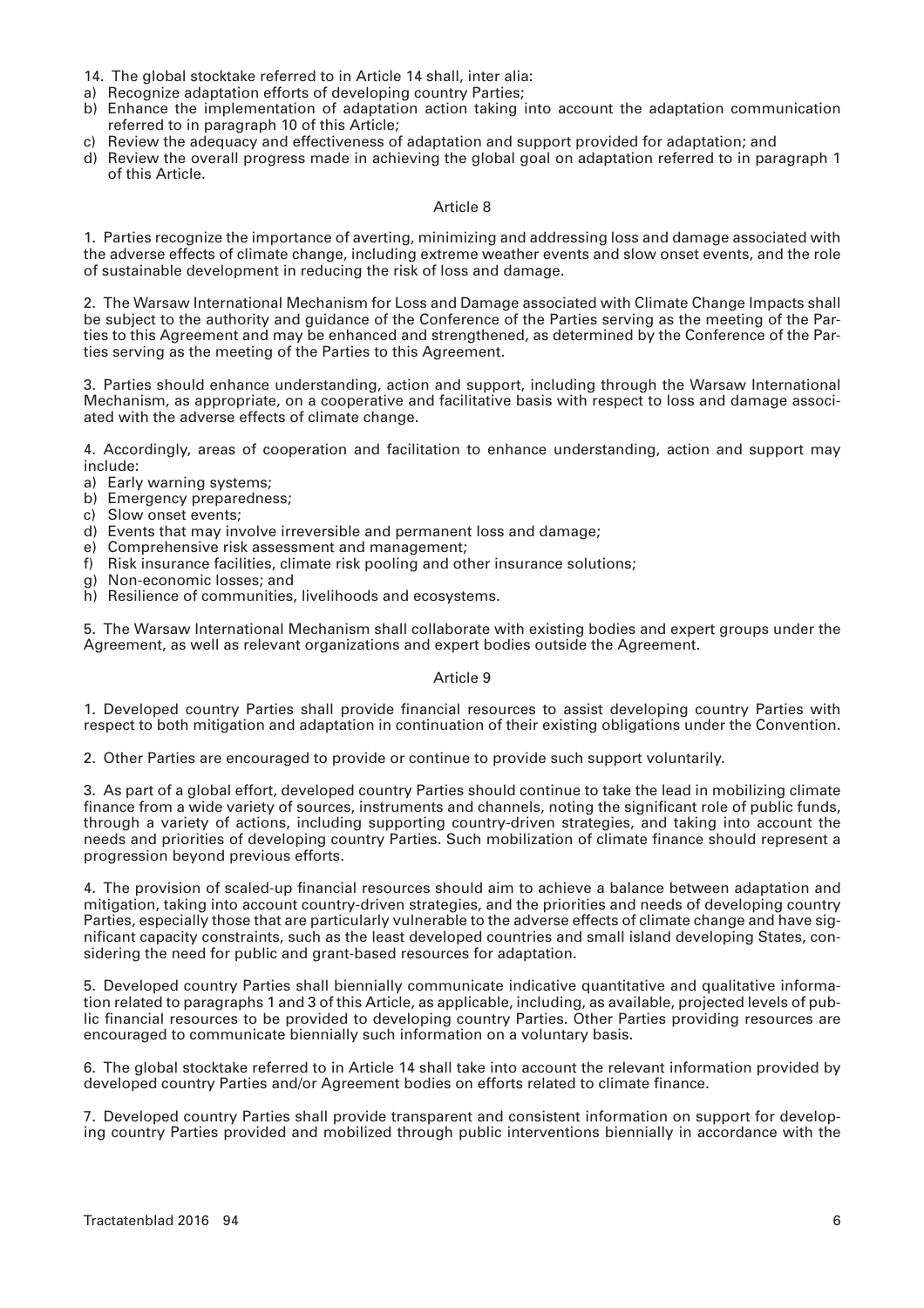modalities, procedures and guidelines to be adopted by the Conference of the Parties serving as the meeting of the Parties to this Agreement, at its first session, as stipulated in Article 13, paragraph 13. Other Parties are encouraged to do so.

8. The Financial Mechanism of the Convention, including its operating entities, shall serve as the financial mechanism of this Agreement.

9. The institutions serving this Agreement, including the operating entities of the Financial Mechanism of the Convention, shall aim to ensure efficient access to financial resources through simplified approval procedures and enhanced readiness support for developing country Parties, in particular for the least developed countries and small island developing States, in the context of their national climate strategies and plans.

# Article 10

1. Parties share a long-term vision on the importance of fully realizing technology development and transfer in order to improve resilience to climate change and to reduce greenhouse gas emissions.

2. Parties, noting the importance of technology for the implementation of mitigation and adaptation actions under this Agreement and recognizing existing technology deployment and dissemination efforts, shall strengthen cooperative action on technology development and transfer.

3. The Technology Mechanism established under the Convention shall serve this Agreement.

4. A technology framework is hereby established to provide overarching guidance for the work of the Technology Mechanism in promoting and facilitating enhanced action on technology development and transfer in order to support the implementation of this Agreement, in pursuit of the long-term vision referred to in paragraph 1 of this Article.

5. Accelerating, encouraging and enabling innovation is critical for an effective, long-term global response to climate change and promoting economic growth and sustainable development. Such effort shall be, as appropriate, supported, including by the Technology Mechanism and, through financial means, by the Financial Mechanism of the Convention, for collaborative approaches to research and development, and facilitating access to technology, in particular for early stages of the technology cycle, to developing country Parties.

6. Support, including financial support, shall be provided to developing country Parties for the implementation of this Article, including for strengthening cooperative action on technology development and transfer at different stages of the technology cycle, with a view to achieving a balance between support for mitigation and adaptation. The global stocktake referred to in Article 14 shall take into account available information on efforts related to support on technology development and transfer for developing country Parties.

#### Article 11

1. Capacity-building under this Agreement should enhance the capacity and ability of developing country Parties, in particular countries with the least capacity, such as the least developed countries, and those that are particularly vulnerable to the adverse effects of climate change, such as small island developing States, to take effective climate change action, including, inter alia, to implement adaptation and mitigation actions, and should facilitate technology development, dissemination and deployment, access to climate finance, relevant aspects of education, training and public awareness, and the transparent, timely and accurate communication of information.

2. Capacity-building should be country-driven, based on and responsive to national needs, and foster country ownership of Parties, in particular, for developing country Parties, including at the national, subnational and local levels. Capacity-building should be guided by lessons learned, including those from capacitybuilding activities under the Convention, and should be an effective, iterative process that is participatory, cross-cutting and gender-responsive.

3. All Parties should cooperate to enhance the capacity of developing country Parties to implement this Agreement. Developed country Parties should enhance support for capacity-building actions in developing country Parties.

4. All Parties enhancing the capacity of developing country Parties to implement this Agreement, including through regional, bilateral and multilateral approaches, shall regularly communicate on these actions or measures on capacity-building. Developing country Parties should regularly communicate progress made on implementing capacity-building plans, policies, actions or measures to implement this Agreement.

5. Capacity-building activities shall be enhanced through appropriate institutional arrangements to support the implementation of this Agreement, including the appropriate institutional arrangements established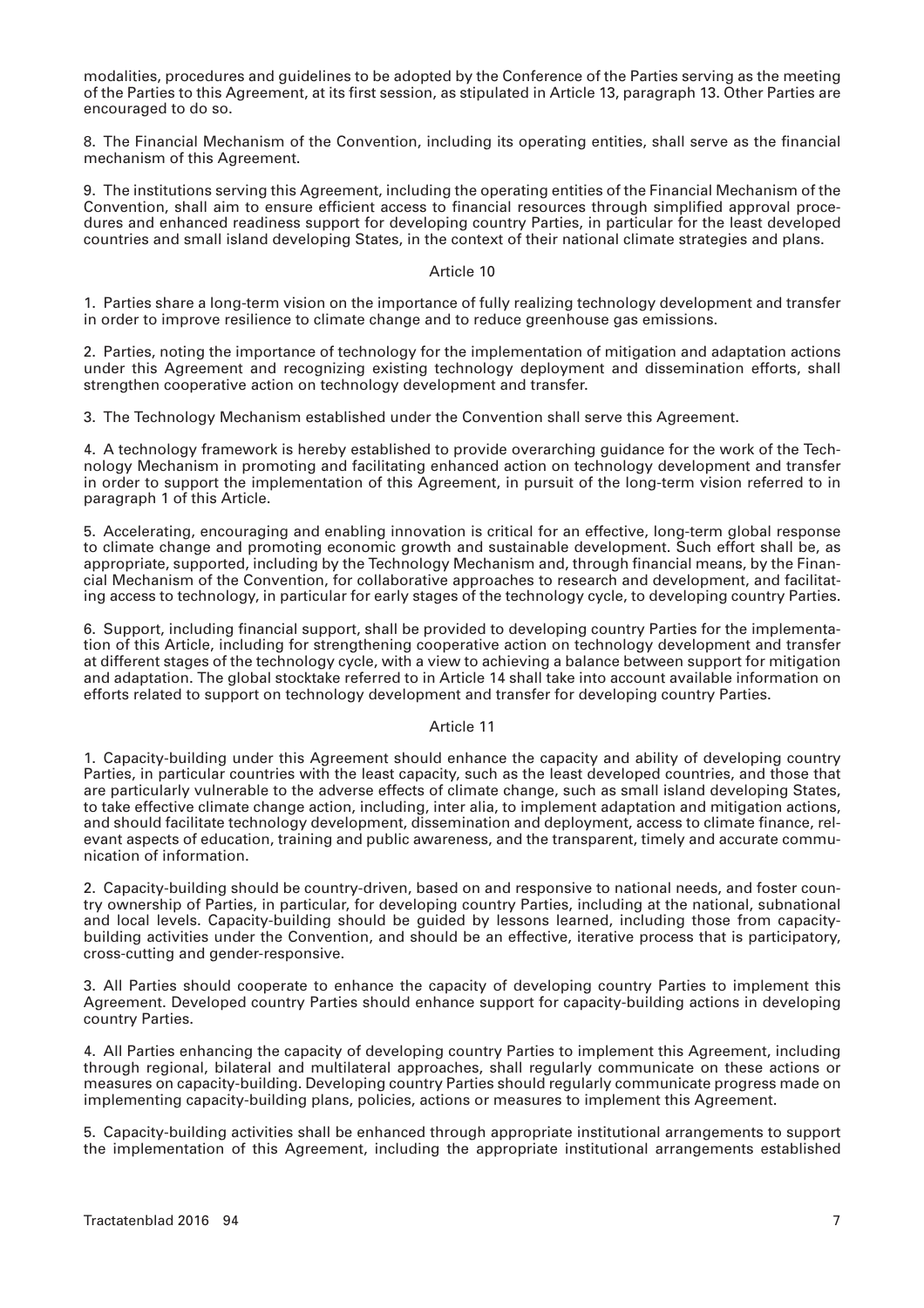under the Convention that serve this Agreement. The Conference of the Parties serving as the meeting of the Parties to this Agreement shall, at its first session, consider and adopt a decision on the initial institutional arrangements for capacity-building.

#### Article 12

Parties shall cooperate in taking measures, as appropriate, to enhance climate change education, training, public awareness, public participation and public access to information, recognizing the importance of these steps with respect to enhancing actions under this Agreement.

## Article 13

1. In order to build mutual trust and confidence and to promote effective implementation, an enhanced transparency framework for action and support, with built-in flexibility which takes into account Parties' different capacities and builds upon collective experience is hereby established.

2. The transparency framework shall provide flexibility in the implementation of the provisions of this Article to those developing country Parties that need it in the light of their capacities. The modalities, procedures and guidelines referred to in paragraph 13 of this Article shall reflect such flexibility.

3. The transparency framework shall build on and enhance the transparency arrangements under the Convention, recognizing the special circumstances of the least developed countries and small island developing States, and be implemented in a facilitative, non-intrusive, non-punitive manner, respectful of national sovereignty, and avoid placing undue burden on Parties.

4. The transparency arrangements under the Convention, including national communications, biennial reports and biennial update reports, international assessment and review and international consultation and analysis, shall form part of the experience drawn upon for the development of the modalities, procedures and guidelines under paragraph 13 of this Article.

5. The purpose of the framework for transparency of action is to provide a clear understanding of climate change action in the light of the objective of the Convention as set out in its Article 2, including clarity and tracking of progress towards achieving Parties' individual nationally determined contributions under Article 4, and Parties' adaptation actions under Article 7, including good practices, priorities, needs and gaps, to inform the global stocktake under Article 14.

6. The purpose of the framework for transparency of support is to provide clarity on support provided and received by relevant individual Parties in the context of climate change actions under Articles 4, 7, 9, 10 and 11, and, to the extent possible, to provide a full overview of aggregate financial support provided, to inform the global stocktake under Article 14.

- 7. Each Party shall regularly provide the following information:
- a) A national inventory report of anthropogenic emissions by sources and removals by sinks of greenhouse gases, prepared using good practice methodologies accepted by the Intergovernmental Panel on Climate Change and agreed upon by the Conference of the Parties serving as the meeting of the Parties to this Agreement; and
- b) Information necessary to track progress made in implementing and achieving its nationally determined contribution under Article 4.

8. Each Party should also provide information related to climate change impacts and adaptation under Article 7, as appropriate.

9. Developed country Parties shall, and other Parties that provide support should, provide information on financial, technology transfer and capacity-building support provided to developing country Parties under Article 9, 10 and 11.

10. Developing country Parties should provide information on financial, technology transfer and capacitybuilding support needed and received under Articles 9, 10 and 11.

11. Information submitted by each Party under paragraphs 7 and 9 of this Article shall undergo a technical expert review, in accordance with decision 1/CP.21. For those developing country Parties that need it in the light of their capacities, the review process shall include assistance in identifying capacity-building needs. In addition, each Party shall participate in a facilitative, multilateral consideration of progress with respect to efforts under Article 9, and its respective implementation and achievement of its nationally determined contribution.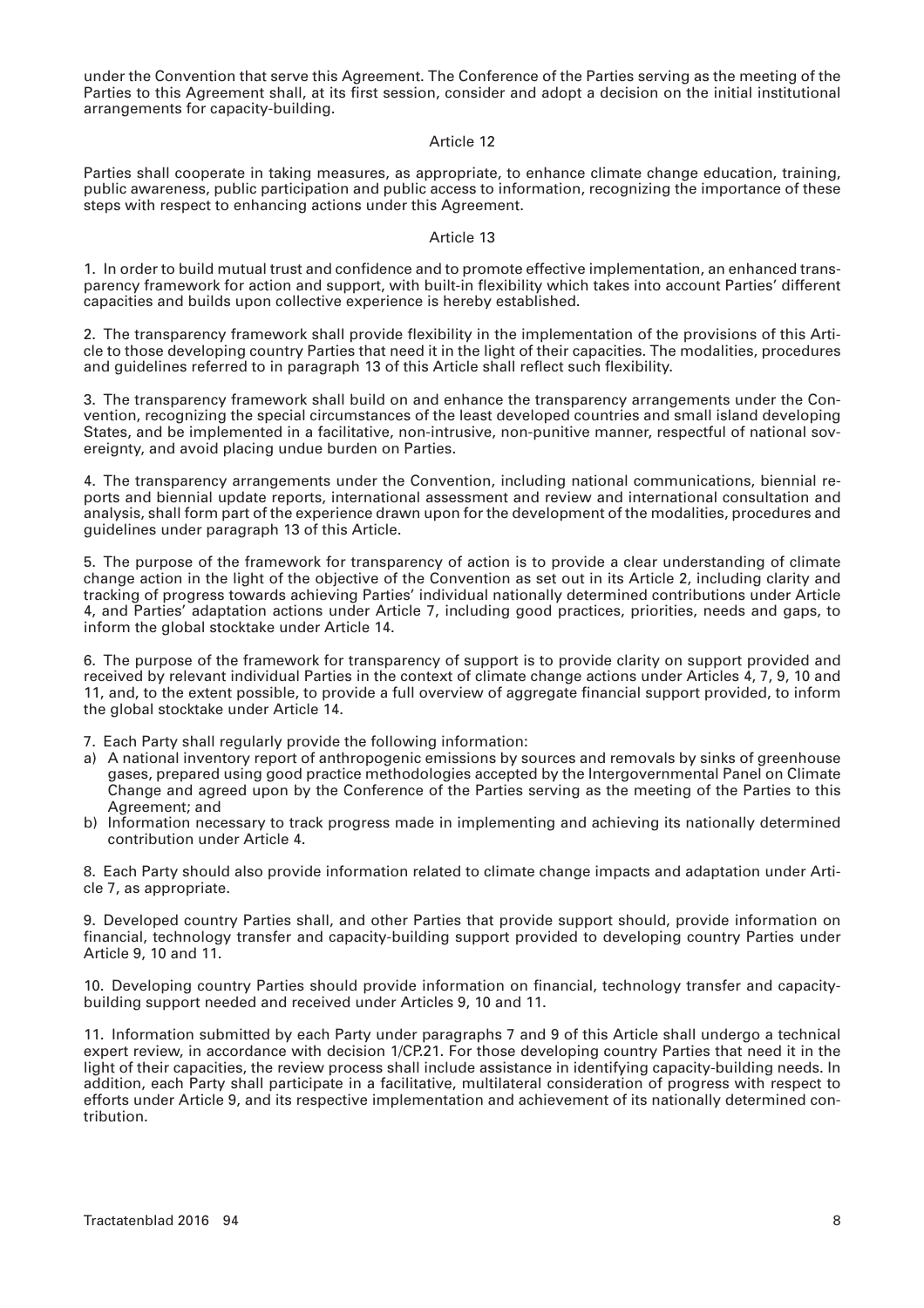12. The technical expert review under this paragraph shall consist of a consideration of the Party's support provided, as relevant, and its implementation and achievement of its nationally determined contribution. The review shall also identify areas of improvement for the Party, and include a review of the consistency of the information with the modalities, procedures and guidelines referred to in paragraph 13 of this Article, taking into account the flexibility accorded to the Party under paragraph 2 of this Article. The review shall pay particular attention to the respective national capabilities and circumstances of developing country Parties.

13. The Conference of the Parties serving as the meeting of the Parties to this Agreement shall, at its first session, building on experience from the arrangements related to transparency under the Convention, and elaborating on the provisions in this Article, adopt common modalities, procedures and guidelines, as appropriate, for the transparency of action and support.

14. Support shall be provided to developing countries for the implementation of this Article.

15. Support shall also be provided for the building of transparency-related capacity of developing country Parties on a continuous basis.

## Article 14

1. The Conference of the Parties serving as the meeting of the Parties to this Agreement shall periodically take stock of the implementation of this Agreement to assess the collective progress towards achieving the purpose of this Agreement and its long-term goals (referred to as the "global stocktake"). It shall do so in a comprehensive and facilitative manner, considering mitigation, adaptation and the means of implementation and support, and in the light of equity and the best available science.

2. The Conference of the Parties serving as the meeting of the Parties to this Agreement shall undertake its first global stocktake in 2023 and every five years thereafter unless otherwise decided by the Conference of the Parties serving as the meeting of the Parties to this Agreement.

3. The outcome of the global stocktake shall inform Parties in updating and enhancing, in a nationally determined manner, their actions and support in accordance with the relevant provisions of this Agreement, as well as in enhancing international cooperation for climate action.

# Article 15

1. A mechanism to facilitate implementation of and promote compliance with the provisions of this Agreement is hereby established.

2. The mechanism referred to in paragraph 1 of this Article shall consist of a committee that shall be expertbased and facilitative in nature and function in a manner that is transparent, non-adversarial and nonpunitive. The committee shall pay particular attention to the respective national capabilities and circumstances of Parties.

3. The committee shall operate under the modalities and procedures adopted by the Conference of the Parties serving as the meeting of the Parties to this Agreement at its first session and report annually to the Conference of the Parties serving as the meeting of the Parties to this Agreement.

# Article 16

1. The Conference of the Parties, the supreme body of the Convention, shall serve as the meeting of the Parties to this Agreement.

2. Parties to the Convention that are not Parties to this Agreement may participate as observers in the proceedings of any session of the Conference of the Parties serving as the meeting of the Parties to this Agreement. When the Conference of the Parties serves as the meeting of the Parties to this Agreement, decisions under this Agreement shall be taken only by those that are Parties to this Agreement.

3. When the Conference of the Parties serves as the meeting of the Parties to this Agreement, any member of the Bureau of the Conference of the Parties representing a Party to the Convention but, at that time, not a Party to this Agreement, shall be replaced by an additional member to be elected by and from amongst the Parties to this Agreement.

4. The Conference of the Parties serving as the meeting of the Parties to this Agreement shall keep under regular review the implementation of this Agreement and shall make, within its mandate, the decisions necessary to promote its effective implementation. It shall perform the functions assigned to it by this Agreement and shall:

a) Establish such subsidiary bodies as deemed necessary for the implementation of this Agreement; and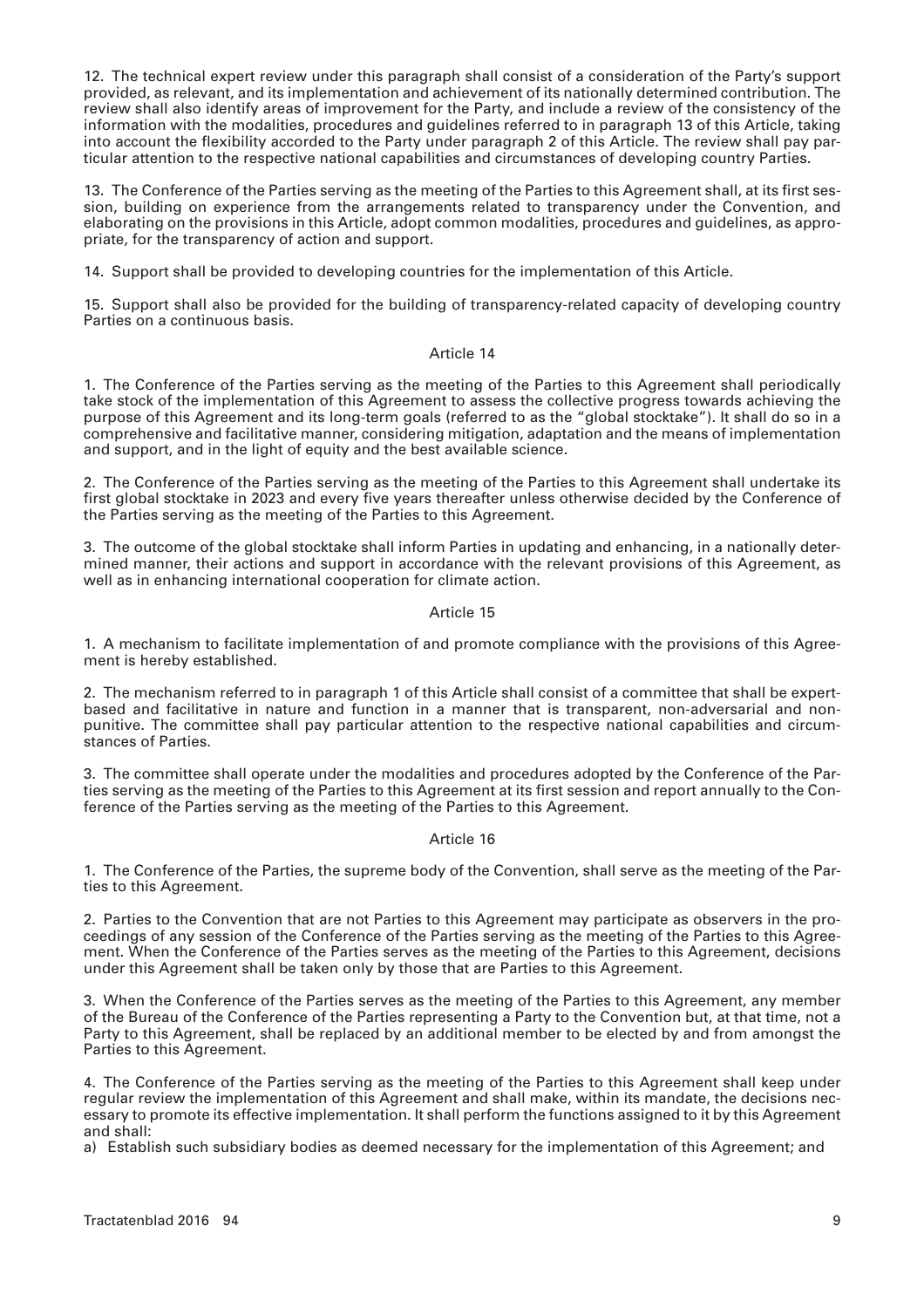b) Exercise such other functions as may be required for the implementation of this Agreement.

5. The rules of procedure of the Conference of the Parties and the financial procedures applied under the Convention shall be applied *mutatis mutandis* under this Agreement, except as may be otherwise decided by consensus by the Conference of the Parties serving as the meeting of the Parties to this Agreement.

6. The first session of the Conference of the Parties serving as the meeting of the Parties to this Agreement shall be convened by the secretariat in conjunction with the first session of the Conference of the Parties that is scheduled after the date of entry into force of this Agreement. Subsequent ordinary sessions of the Conference of the Parties serving as the meeting of the Parties to this Agreement shall be held in conjunction with ordinary sessions of the Conference of the Parties, unless otherwise decided by the Conference of the Parties serving as the meeting of the Parties to this Agreement.

7. Extraordinary sessions of the Conference of the Parties serving as the meeting of the Parties to this Agreement shall be held at such other times as may be deemed necessary by the Conference of the Parties serving as the meeting of the Parties to this Agreement or at the written request of any Party, provided that, within six months of the request being communicated to the Parties by the secretariat, it is supported by at least one third of the Parties.

8. The United Nations and its specialized agencies and the International Atomic Energy Agency, as well as any State member thereof or observers thereto not party to the Convention, may be represented at sessions of the Conference of the Parties serving as the meeting of the Parties to this Agreement as observers. Any body or agency, whether national or international, governmental or non-governmental, which is qualified in matters covered by this Agreement and which has informed the secretariat of its wish to be represented at a session of the Conference of the Parties serving as the meeting of the Parties to this Agreement as an observer, may be so admitted unless at least one third of the Parties present object. The admission and participation of observers shall be subject to the rules of procedure referred to in paragraph 5 of this Article.

## Article 17

1. The secretariat established by Article 8 of the Convention shall serve as the secretariat of this Agreement.

2. Article 8, paragraph 2, of the Convention on the functions of the secretariat, and Article 8, paragraph 3, of the Convention, on the arrangements made for the functioning of the secretariat, shall apply *mutatis mutandis* to this Agreement. The secretariat shall, in addition, exercise the functions assigned to it under this Agreement and by the Conference of the Parties serving as the meeting of the Parties to this Agreement.

# Article 18

1. The Subsidiary Body for Scientific and Technological Advice and the Subsidiary Body for Implementation established by Articles 9 and 10 of the Convention shall serve, respectively, as the Subsidiary Body for Scientific and Technological Advice and the Subsidiary Body for Implementation of this Agreement. The provisions of the Convention relating to the functioning of these two bodies shall apply *mutatis mutandis* to this Agreement. Sessions of the meetings of the Subsidiary Body for Scientific and Technological Advice and the Subsidiary Body for Implementation of this Agreement shall be held in conjunction with the meetings of, respectively, the Subsidiary Body for Scientific and Technological Advice and the Subsidiary Body for Implementation of the Convention.

2. Parties to the Convention that are not Parties to this Agreement may participate as observers in the proceedings of any session of the subsidiary bodies. When the subsidiary bodies serve as the subsidiary bodies of this Agreement, decisions under this Agreement shall be taken only by those that are Parties to this Agreement.

3. When the subsidiary bodies established by Articles 9 and 10 of the Convention exercise their functions with regard to matters concerning this Agreement, any member of the bureaux of those subsidiary bodies representing a Party to the Convention but, at that time, not a Party to this Agreement, shall be replaced by an additional member to be elected by and from amongst the Parties to this Agreement.

#### Article 19

1. Subsidiary bodies or other institutional arrangements established by or under the Convention, other than those referred to in this Agreement, shall serve this Agreement upon a decision of the Conference of the Parties serving as the meeting of the Parties to this Agreement. The Conference of the Parties serving as the meeting of the Parties to this Agreement shall specify the functions to be exercised by such subsidiary bodies or arrangements.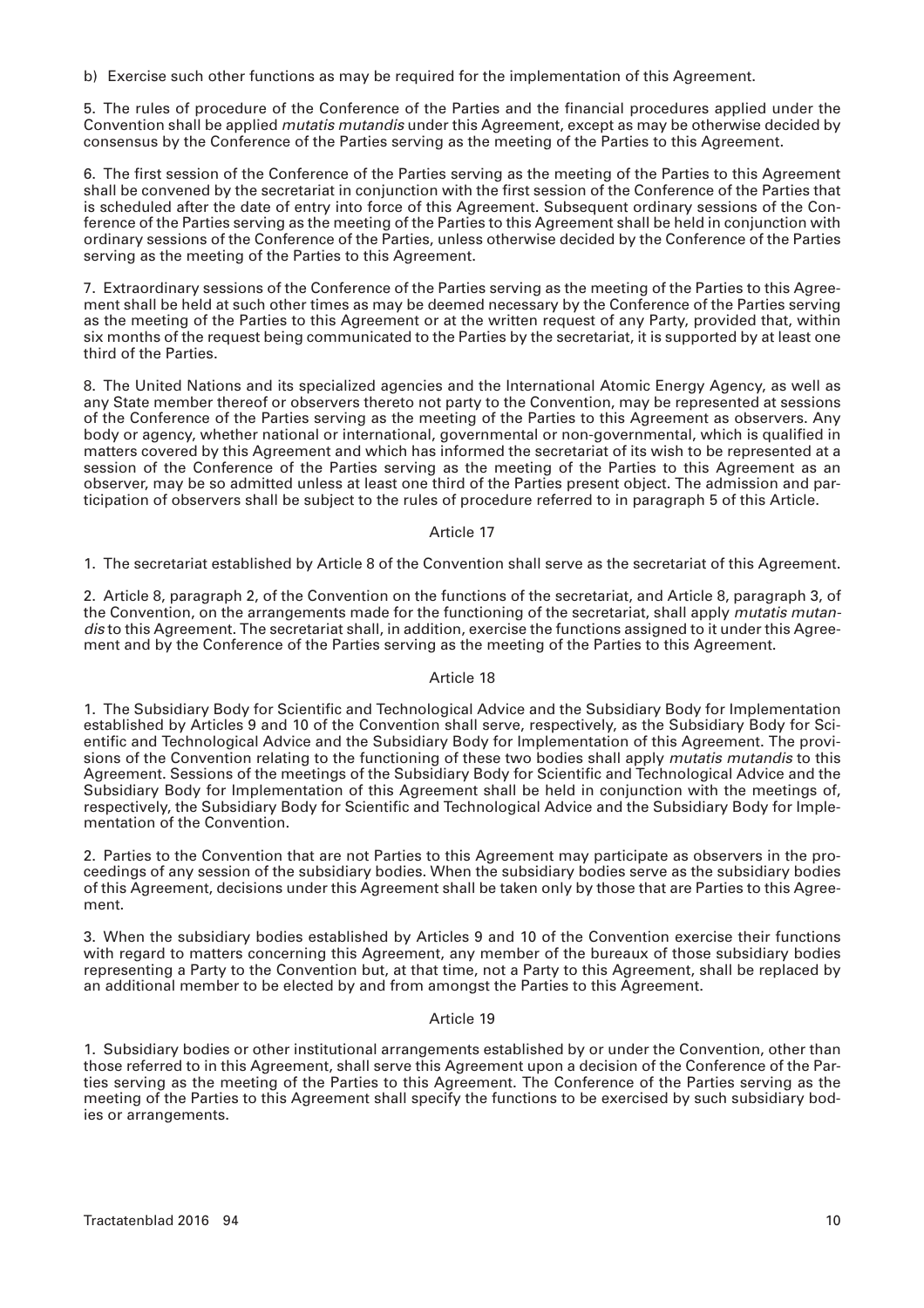2. The Conference of the Parties serving as the meeting of the Parties to this Agreement may provide further guidance to such subsidiary bodies and institutional arrangements.

# Article 20

1. This Agreement shall be open for signature and subject to ratification, acceptance or approval by States and regional economic integration organizations that are Parties to the Convention. It shall be open for signature at the United Nations Headquarters in New York from 22 April 2016 to 21 April 2017. Thereafter, this Agreement shall be open for accession from the day following the date on which it is closed for signature. Instruments of ratification, acceptance, approval or accession shall be deposited with the Depositary.

2. Any regional economic integration organization that becomes a Party to this Agreement without any of its member States being a Party shall be bound by all the obligations under this Agreement. In the case of regional economic integration organizations with one or more member States that are Parties to this Agreement, the organization and its member States shall decide on their respective responsibilities for the performance of their obligations under this Agreement. In such cases, the organization and the member States shall not be entitled to exercise rights under this Agreement concurrently.

3. In their instruments of ratification, acceptance, approval or accession, regional economic integration organizations shall declare the extent of their competence with respect to the matters governed by this Agreement. These organizations shall also inform the Depositary, who shall in turn inform the Parties, of any substantial modification in the extent of their competence.

## Article 21

1. This Agreement shall enter into force on the thirtieth day after the date on which at least 55 Parties to the Convention accounting in total for at least an estimated 55 percent of the total global greenhouse gas emissions have deposited their instruments of ratification, acceptance, approval or accession.

2. Solely for the limited purpose of paragraph 1 of this Article, "total global greenhouse gas emissions" means the most up-to-date amount communicated on or before the date of adoption of this Agreement by the Parties to the Convention.

3. For each State or regional economic integration organization that ratifies, accepts or approves this Agreement or accedes thereto after the conditions set out in paragraph 1 of this Article for entry into force have been fulfilled, this Agreement shall enter into force on the thirtieth day after the date of deposit by such State or regional economic integration organization of its instrument of ratification, acceptance, approval or accession.

4. For the purposes of paragraph 1 of this Article, any instrument deposited by a regional economic integration organization shall not be counted as additional to those deposited by its member States.

#### Article 22

The provisions of Article 15 of the Convention on the adoption of amendments to the Convention shall apply *mutatis mutandis* to this Agreement.

# Article 23

1. The provisions of Article 16 of the Convention on the adoption and amendment of annexes to the Convention shall apply *mutatis mutandis* to this Agreement.

2. Annexes to this Agreement shall form an integral part thereof and, unless otherwise expressly provided for, a reference to this Agreement constitutes at the same time a reference to any annexes thereto. Such annexes shall be restricted to lists, forms and any other material of a descriptive nature that is of a scientific, technical, procedural or administrative character.

## Article 24

The provisions of Article 14 of the Convention on settlement of disputes shall apply *mutatis mutandis* to this Agreement.

# Article 25

1. Each Party shall have one vote, except as provided for in paragraph 2 of this Article.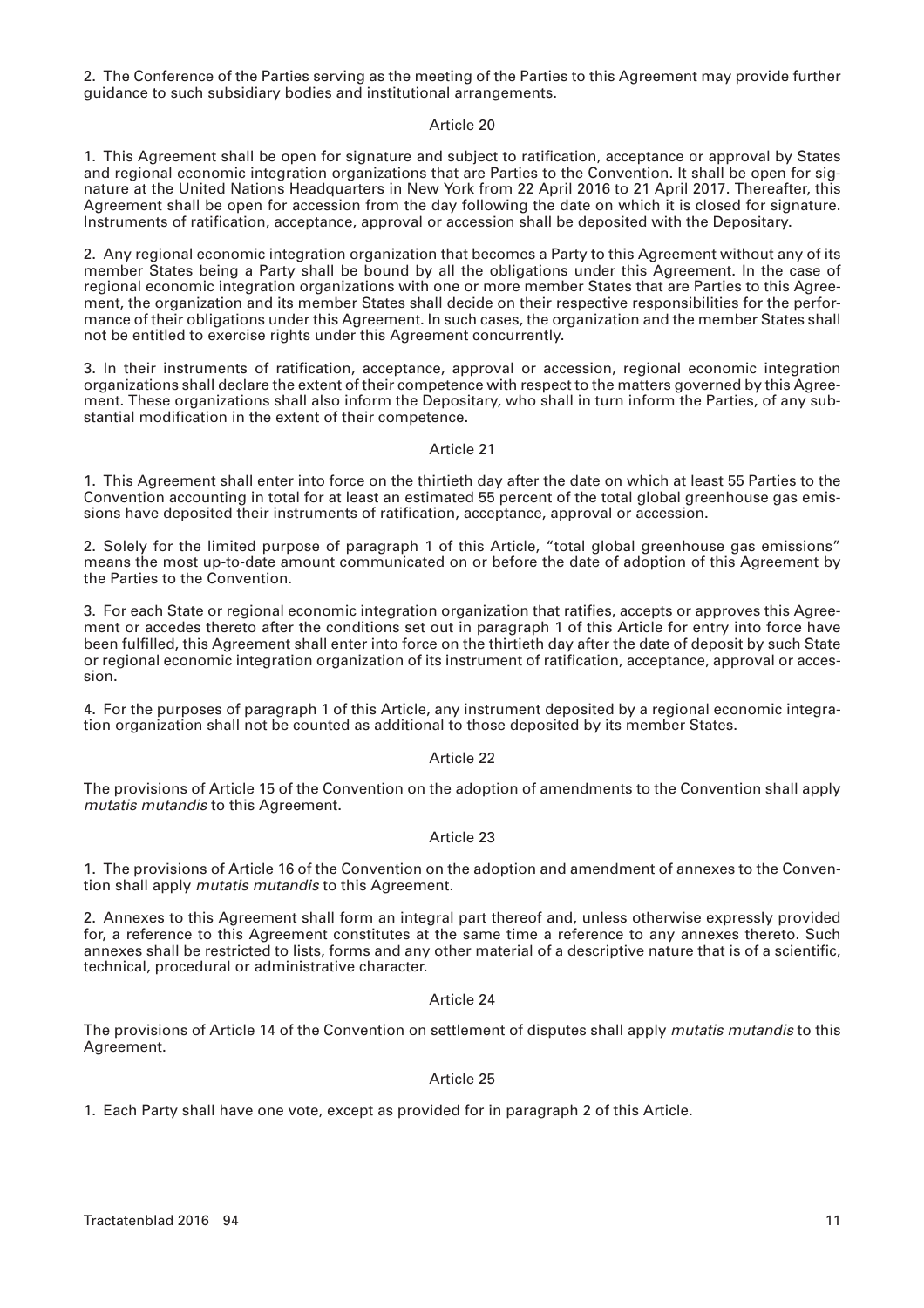2. Regional economic integration organizations, in matters within their competence, shall exercise their right to vote with a number of votes equal to the number of their member States that are Parties to this Agreement. Such an organization shall not exercise its right to vote if any of its member States exercises its right, and vice versa.

## Article 26

The Secretary-General of the United Nations shall be the Depositary of this Agreement.

#### Article 27

No reservations may be made to this Agreement.

#### Article 28

1. At any time after three years from the date on which this Agreement has entered into force for a Party, that Party may withdraw from this Agreement by giving written notification to the Depositary.

2. Any such withdrawal shall take effect upon expiry of one year from the date of receipt by the Depositary of the notification of withdrawal, or on such later date as may be specified in the notification of withdrawal.

3. Any Party that withdraws from the Convention shall be considered as also having withdrawn from this Agreement.

#### Article 29

The original of this Agreement, of which the Arabic, Chinese, English, French, Russian and Spanish texts are equally authentic, shall be deposited with the Secretary-General of the United Nations.

DONE at Paris this twelfth day of December two thousand and fifteen.

IN WITNESS WHEREOF, the undersigned, being duly authorized to that effect, have signed this Agreement.

# **Accord de Paris**

#### *Les Parties au présent Accord,*

*Étant* Parties à la Convention-cadre des Nations Unies sur les changements climatiques, ci-après dénommée « la Convention »,

*Agissant en application* de la plateforme de Durban pour une action renforcée adoptée par la décision 1/CP.17 de la Conférence des Parties à la Convention à sa dix-septième session,

*Soucieuses d'atteindre* l'objectif de la Convention, et guidées par ses principes, y compris le principe de l'équité et des responsabilités communes mais différenciées et des capacités respectives, eu égard aux différentes situations nationales,

*Reconnaissant* la nécessité d'une riposte efficace et progressive à la menace pressante des changements climatiques en se fondant sur les meilleures connaissances scientifiques disponibles,

*Reconnaissant aussi* les besoins spécifiques et la situation particulière des pays en développement Parties, surtout de ceux qui sont particulièrement vulnérables aux effets néfastes des changements climatiques, comme le prévoit la Convention,

*Tenant pleinement compte* des besoins spécifiques et de la situation particulière des pays les moins avancés en ce qui concerne le financement et le transfert de technologies,

*Reconnaissant* que les Parties peuvent être touchées non seulement par les changements climatiques, mais aussi par les effets des mesures de riposte à ces changements,

*Soulignant* que l'action et la riposte face aux changements climatiques et les effets des changements climatiques sont intrinsèquement liés à un accès équitable au développement durable et à l'élimination de la pauvreté,

*Reconnaissant* la priorité fondamentale consistant à protéger la sécurité alimentaire et à venir à bout de la faim, et la vulnérabilité particulière des systèmes de production alimentaire aux effets néfastes des changements climatiques,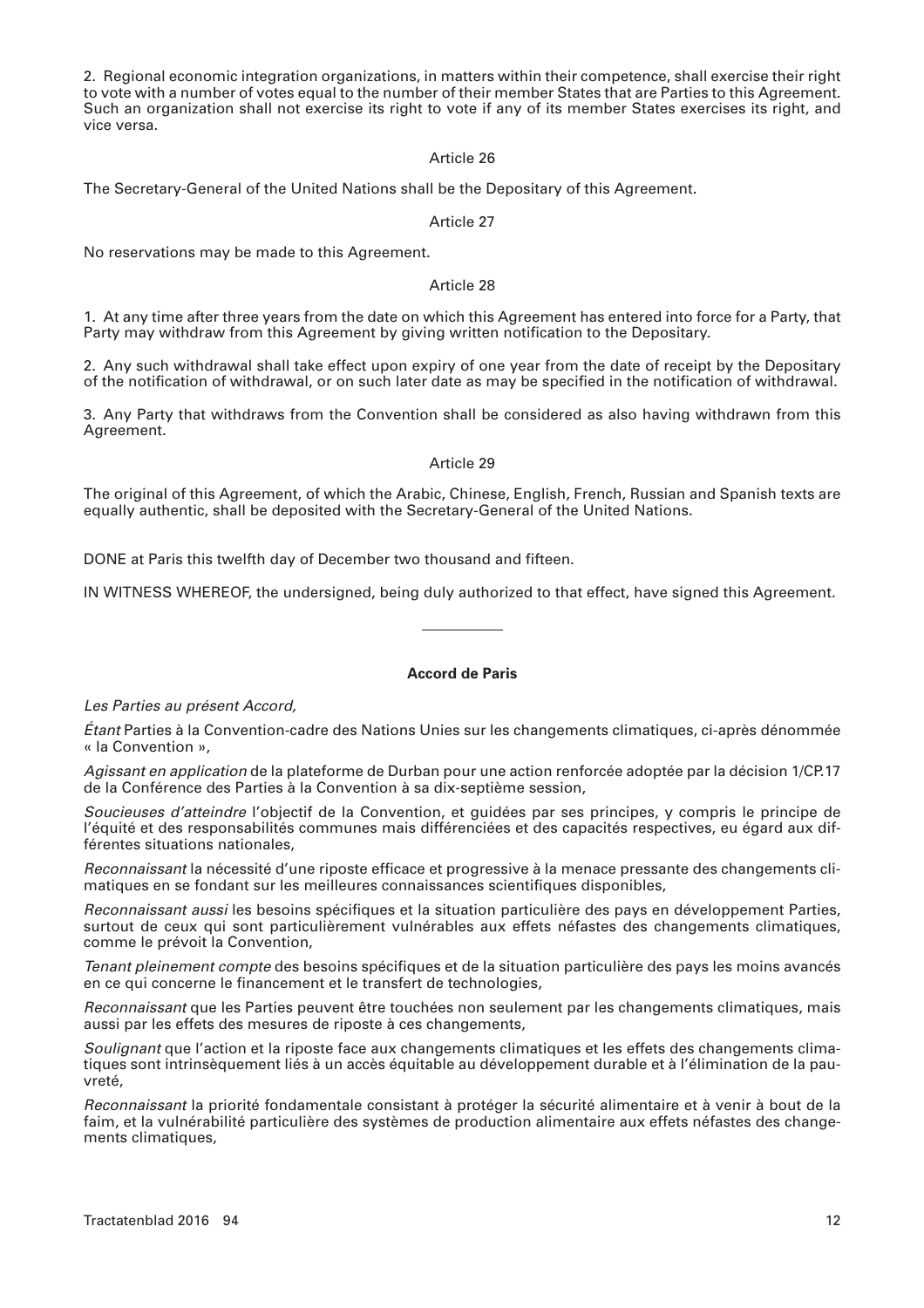*Tenant compte* des impératifs d'une transition juste pour la population active et de la création d'emplois décents et de qualité conformément aux priorités de développement définies au niveau national,

*Conscientes* que les changements climatiques sont un sujet de préoccupation pour l'humanité tout entière et que, lorsqu'elles prennent des mesures face à ces changements, les Parties devraient respecter, promouvoir et prendre en considération leurs obligations respectives concernant les droits de l'Homme, le droit à la santé, les droits des peuples autochtones, des communautés locales, des migrants, des enfants, des personnes handicapées et des personnes en situation vulnérable et le droit au développement, ainsi que l'égalité des sexes, l'autonomisation des femmes et l'équité entre les générations,

*Reconnaissant* l'importance de la conservation et, le cas échéant, du renforcement des puits et réservoirs des gaz à effet de serre visés dans la Convention,

*Notant* qu'il importe de veiller à l'intégrité de tous les écosystèmes, y compris les océans, et à la protection de la biodiversité, reconnue par certaines cultures comme la Terre nourricière, et notant l'importance pour certains de la notion de «justice climatique», dans l'action menée face aux changements climatiques,

*Affirmant* l'importance de l'éducation, de la formation, de la sensibilisation, de la participation du public, de l'accès de la population à l'information et de la coopération à tous les niveaux sur les questions traitées dans le présent Accord,

*Reconnaissant* l'importance de la participation des pouvoirs publics à tous les niveaux et des divers acteurs, conformément aux législations nationales respectives des Parties, dans la lutte contre les changements climatiques,

*Reconnaissant également* que des modes de vie durables et des modes durables de consommation et de production, les pays développés Parties montrant la voie, jouent un rôle important pour faire face aux changements climatiques,

Sont convenues de ce qui suit :

## Article premier

Aux fins du présent Accord, les définitions énoncées à l'article premier de la Convention sont applicables. En outre :

- a) On entend par « Convention » la Convention-cadre des Nations Unies sur les changements climatiques, adoptée à New York le 9 mai 1992;
- b) On entend par « Conférence des Parties » la Conférence des Parties à la Convention;
- c) On entend par « Partie » une Partie au présent Accord.

# Article 2

1. Le présent Accord, en contribuant à la mise en œuvre de la Convention, notamment de son objectif, vise à renforcer la riposte mondiale à la menace des changements climatiques, dans le contexte du développement durable et de la lutte contre la pauvreté, notamment en :

- a) Contenant l'élévation de la température moyenne de la planète nettement en dessous de 2 °C par rapport aux niveaux préindustriels et en poursuivant l'action menée pour limiter l'élévation de la température à 1,5 °C par rapport aux niveaux préindustriels, étant entendu que cela réduirait sensiblement les risques et les effets des changements climatiques;
- b) Renforçant les capacités d'adaptation aux effets néfastes des changements climatiques et en promouvant la résilience à ces changements et un développement à faible émission de gaz à effet de serre, d'une manière qui ne menace pas la production alimentaire;
- c) Rendant les flux financiers compatibles avec un profil d'évolution vers un développement à faible émission de gaz à effet de serre et résilient aux changements climatiques.

2. Le présent Accord sera appliqué conformément à l'équité et au principe des responsabilités communes mais différenciées et des capacités respectives, eu égard aux différentes situations nationales.

# Article 3

À titre de contributions déterminées au niveau national à la riposte mondiale aux changements climatiques, il incombe à toutes les Parties d'engager et de communiquer des efforts ambitieux au sens des articles 4, 7, 9, 10, 11 et 13 en vue de réaliser l'objet du présent Accord tel qu'énoncé à l'article 2. Les efforts de toutes les Parties représenteront une progression dans le temps, tout en reconnaissant la nécessité d'aider les pays en développement Parties pour que le présent Accord soit appliqué efficacement.

#### Article 4

1. En vue d'atteindre l'objectif de température à long terme énoncé à l'article 2, les Parties cherchent à parvenir au plafonnement mondial des émissions de gaz à effet de serre dans les meilleurs délais, étant entendu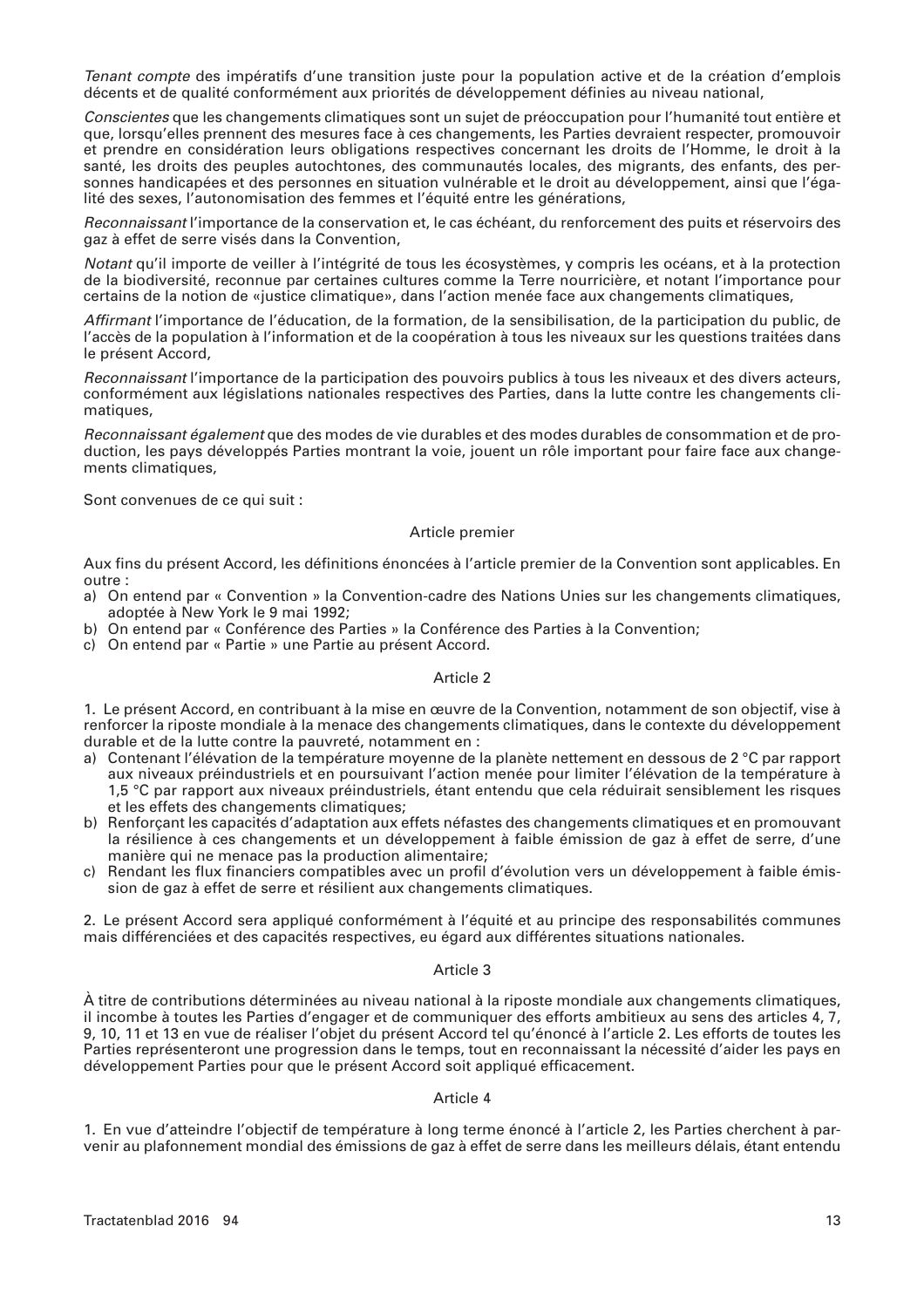que le plafonnement prendra davantage de temps pour les pays en développement Parties, et à opérer des réductions rapidement par la suite conformément aux meilleures données scientifiques disponibles de façon à parvenir à un équilibre entre les émissions anthropiques par les sources et les absorptions anthropiques par les puits de gaz à effet de serre au cours de la deuxième moitié du siècle, sur la base de l'équité, et dans le contexte du développement durable et de la lutte contre la pauvreté.

2. Chaque Partie établit, communique et actualise les contributions déterminées au niveau national successives qu'elle prévoit de réaliser. Les Parties prennent des mesures internes pour l'atténuation en vue de réaliser les objectifs desdites contributions.

3. La contribution déterminée au niveau national suivante de chaque Partie représentera une progression par rapport à la contribution déterminée au niveau national antérieure et correspondra à son niveau d'ambition le plus élevé possible, compte tenu de ses responsabilités communes mais différenciées et de ses capacités respectives, eu égard aux différentes situations nationales.

4. Les pays développés Parties devraient continuer de montrer la voie en assumant des objectifs de réduction des émissions en chiffres absolus à l'échelle de l'économie. Les pays en développement Parties devraient continuer d'accroître leurs efforts d'atténuation, et sont encouragés à passer progressivement à des objectifs de réduction ou de limitation des émissions à l'échelle de l'économie eu égard aux différentes situations nationales.

5. Un appui est fourni aux pays en développement Parties pour l'application du présent article, conformément aux articles 9, 10 et 11, étant entendu qu'un appui renforcé en faveur des pays en développement Parties leur permettra de prendre des mesures plus ambitieuses.

6. Les pays les moins avancés et les petits États insulaires en développement peuvent établir et communiquer des stratégies, plans et mesures de développement à faible émission de gaz à effet de serre correspondant à leur situation particulière.

7. Les retombées bénéfiques, dans le domaine de l'atténuation, des mesures d'adaptation et/ou des plans de diversification économique des Parties peuvent contribuer aux résultats d'atténuation en application du présent article.

8. En communiquant leurs contributions déterminées au niveau national, toutes les Parties présentent l'information nécessaire à la clarté, la transparence et la compréhension conformément à la décision 1/CP.21 et à toutes les décisions pertinentes de la Conférence des Parties agissant comme réunion des Parties au présent Accord.

9. Chaque Partie communique une contribution déterminée au niveau national tous les cinq ans conformément à la décision 1/CP.21 et à toutes les décisions pertinentes de la Conférence des Parties agissant comme réunion des Parties au présent Accord de Paris et en tenant compte des résultats du bilan mondial prévu à l'article 14.

10. La Conférence des Parties agissant comme réunion des Parties au présent Accord examine des calendriers communs pour les contributions déterminées au niveau national à sa première session.

11. Une Partie peut à tout moment modifier sa contribution déterminée au niveau national afin d'en relever le niveau d'ambition, conformément aux directives adoptées par la Conférence des Parties agissant comme réunion des Parties au présent Accord.

12. Les contributions déterminées au niveau national communiquées par les Parties sont consignées dans un registre public tenu par le secrétariat.

13. Les Parties rendent compte de leurs contributions déterminées au niveau national. Dans la comptabilisation des émissions et des absorptions anthropiques correspondant à leurs contributions déterminées au niveau national, les Parties promeuvent l'intégrité environnementale, la transparence, l'exactitude, l'exhaustivité, la comparabilité et la cohérence, et veillent à ce qu'un double comptage soit évité, conformément aux directives adoptées par la Conférence des Parties agissant comme réunion des Parties au présent Accord.

14. Dans le contexte de leurs contributions déterminées au niveau national, lorsqu'elles indiquent et appliquent des mesures d'atténuation concernant les émissions et les absorptions anthropiques, les Parties devraient tenir compte, selon qu'il convient, des méthodes et des directives en vigueur conformément à la Convention, compte tenu des dispositions du paragraphe 13 du présent article.

15. Les Parties tiennent compte, dans la mise en œuvre du présent Accord, des préoccupations des Parties dont l'économie est particulièrement touchée par les effets des mesures de riposte, en particulier les pays en développement Parties.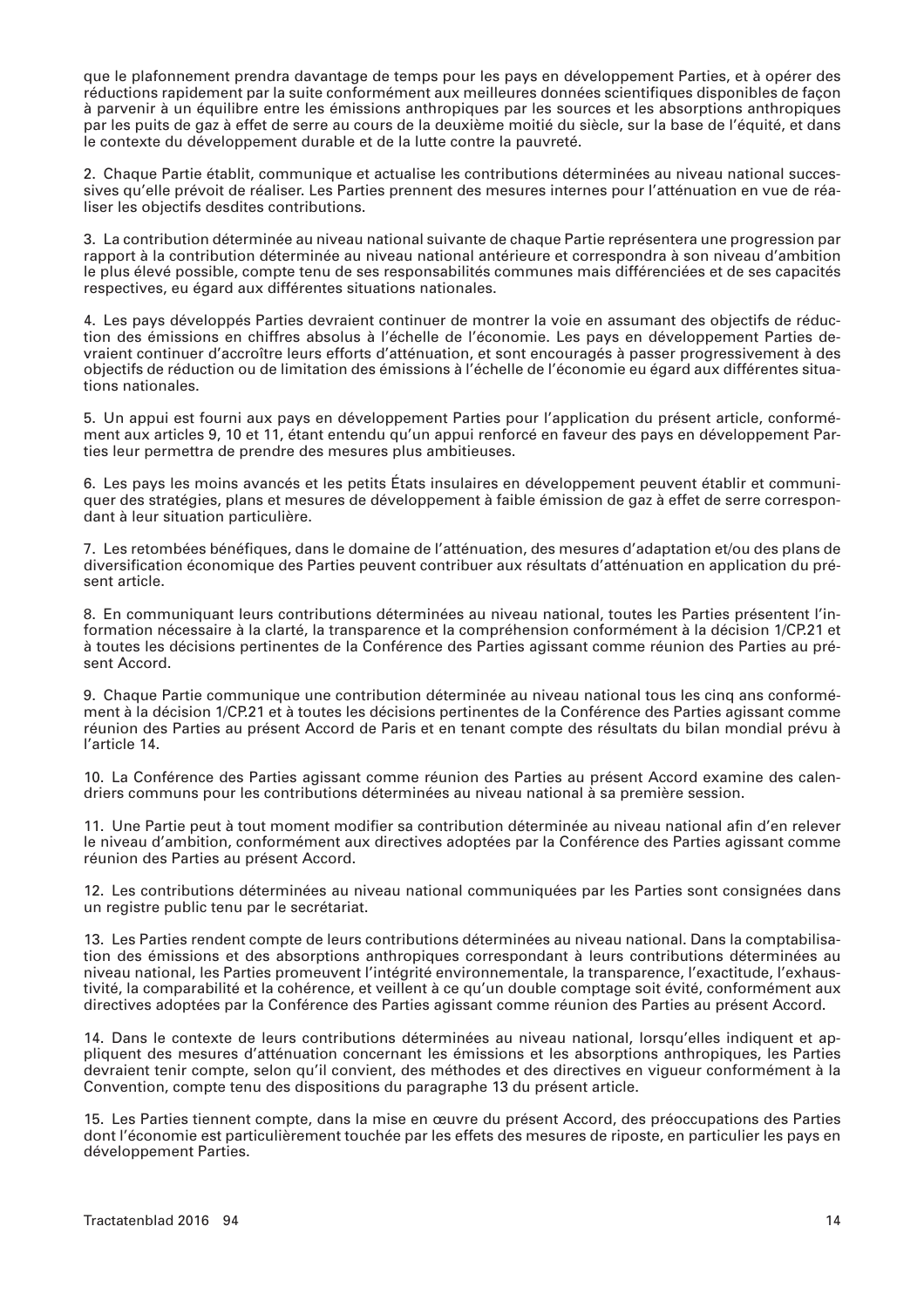16. Les Parties, y compris les organisations régionales d'intégration économique et leurs États membres, qui se sont mises d'accord pour agir conjointement en application du paragraphe 2 du présent article, notifient au secrétariat les termes de l'accord pertinent, y compris le niveau d'émissions attribué à chaque Partie pendant la période considérée, au moment de communiquer leurs contributions déterminées au niveau national. Le secrétariat informe à son tour les Parties à la Convention et les signataires des termes de l'accord.

17. Chaque Partie à un accord de ce type est responsable de son niveau d'émissions indiqué dans l'accord visé au paragraphe 16 du présent article conformément aux paragraphes 13 et 14 du présent article et aux articles 13 et 15.

18. Si des Parties agissant conjointement le font dans le cadre d'une organisation régionale d'intégration économique qui est elle-même partie au présent Accord, et en concertation avec elle, chaque État membre de cette organisation régionale d'intégration économique, à titre individuel et conjointement avec l'organisation régionale d'intégration économique, est responsable de son niveau d'émissions indiqué dans l'accord communiqué en application du paragraphe 16 du présent article conformément aux paragraphes 13 et 14 du présent article et aux articles 13 et 15.

19. Toutes les Parties devraient s'employer à formuler et communiquer des stratégies à long terme de développement à faible émission de gaz à effet de serre, en gardant à l'esprit l'article 2 compte tenu de leurs responsabilités communes mais différenciées et de leurs capacités respectives, eu égard aux différentes situations nationales.

#### Article 5

1. Les Parties devraient prendre des mesures pour conserver et, le cas échéant, renforcer les puits et réservoirs de gaz à effet de serre comme le prévoit l'alinéa d) du paragraphe 1 de l'article 4 de la Convention, notamment les forêts.

2. Les Parties sont invitées à prendre des mesures pour appliquer et étayer, notamment par des versements liés aux résultats, le cadre existant défini dans les directives et les décisions pertinentes déjà adoptées en vertu de la Convention pour : les démarches générales et les mesures d'incitation positive concernant les activités liées à la réduction des émissions résultant du déboisement et de la dégradation des forêts, et le rôle de la conservation, de la gestion durable des forêts et de l'accroissement des stocks de carbone forestiers dans les pays en développement; et d'autres démarches générales, notamment des démarches conjointes en matière d'atténuation et d'adaptation pour la gestion intégrale et durable des forêts, tout en réaffirmant qu'il importe de promouvoir, selon qu'il convient, les avantages non liés au carbone associés à de telles démarches.

#### Article 6

1. Les Parties reconnaissent que certaines Parties décident de coopérer volontairement dans la mise en œuvre de leurs contributions déterminées au niveau national pour relever le niveau d'ambition de leurs mesures d'atténuation et d'adaptation et pour promouvoir le développement durable et l'intégrité environnementale.

2. Les Parties, lorsqu'elles mènent à titre volontaire des démarches concertées passant par l'utilisation de résultats d'atténuation transférés au niveau international aux fins des contributions déterminées au niveau national, promeuvent le développement durable et garantissent l'intégrité environnementale et la transparence, y compris en matière de gouvernance, et appliquent un système fiable de comptabilisation, afin notamment d'éviter un double comptage, conformément aux directives adoptées par la Conférence des Parties agissant comme réunion des Parties au présent Accord.

3. L'utilisation de résultats d'atténuation transférés au niveau international pour réaliser les contributions déterminées au niveau national en vertu du présent Accord revêt un caractère volontaire et est soumise à l'autorisation des Parties participantes.

4. Il est établi un mécanisme pour contribuer à l'atténuation des émissions de gaz à effet de serre et promouvoir le développement durable, placé sous l'autorité de la Conférence des Parties agissant comme réunion des Parties au présent Accord, dont il suit les directives, à l'intention des Parties, qui l'utilisent à titre volontaire. Il est supervisé par un organe désigné par la Conférence des Parties agissant comme réunion des Parties au présent Accord, et a pour objet de :

- a) Promouvoir l'atténuation des émissions de gaz à effet de serre tout en favorisant le développement durable;
- b) Promouvoir et faciliter la participation à l'atténuation des gaz à effet de serre d'entités publiques et privées autorisées par une Partie;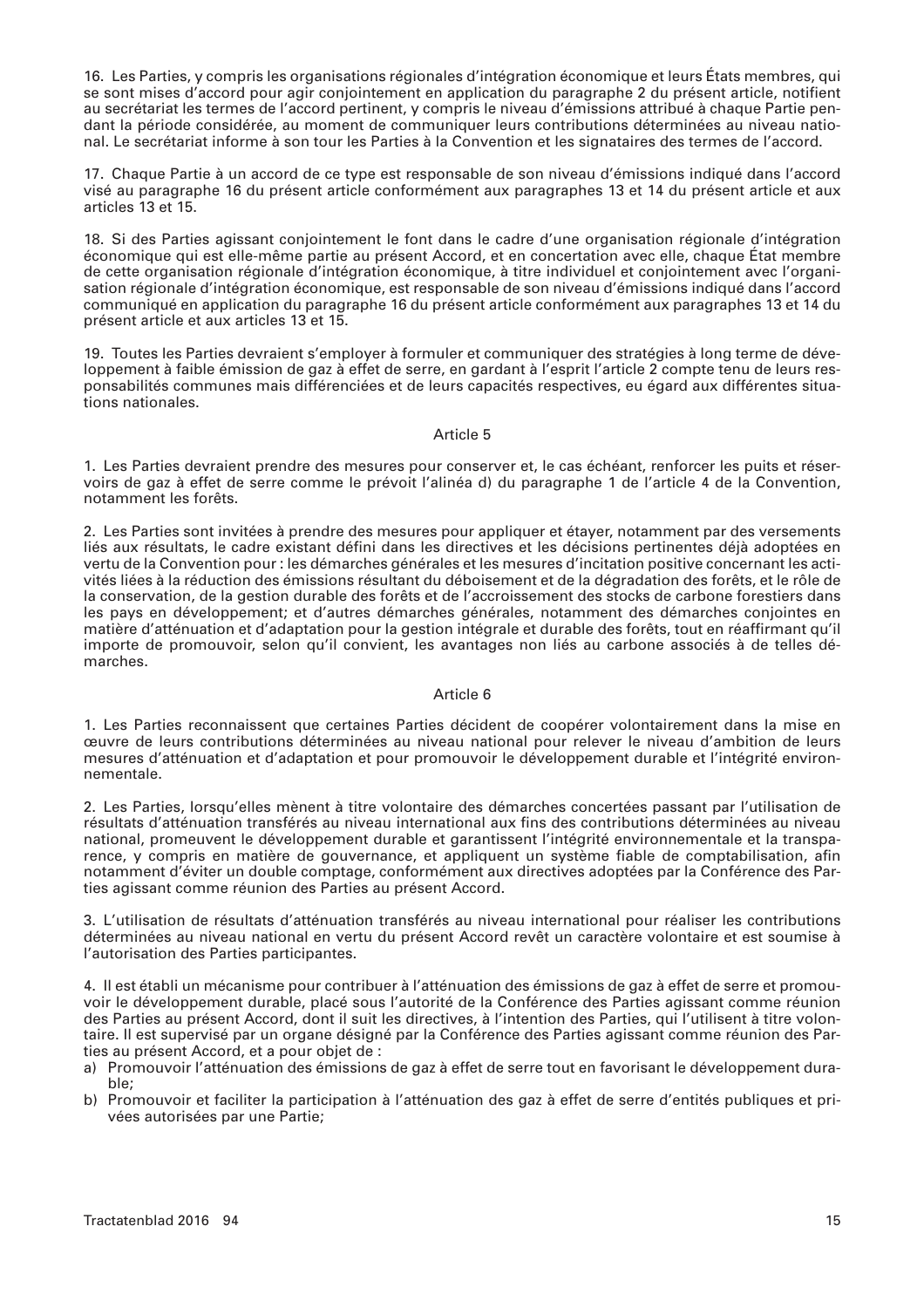- c) Contribuer à la réduction des niveaux d'émissions dans la Partie hôte, qui bénéficiera d'activités d'atténuation donnant lieu à des réductions d'émissions qui peuvent aussi être utilisées par une autre Partie pour remplir sa contribution déterminée au niveau national;
- d) Permettre une atténuation globale des émissions mondiales.

5. Les réductions d'émissions résultant du mécanisme visé au paragraphe 4 du présent article ne sont pas utilisées pour établir la réalisation de la contribution déterminée au niveau national de la Partie hôte, si elles sont utilisées par une autre Partie pour établir la réalisation de sa propre contribution déterminée au niveau national.

6. La Conférence des Parties agissant comme réunion des Parties au présent Accord de Paris veille à ce qu'une part des fonds provenant d'activités menées au titre du mécanisme visé au paragraphe 4 du présent article soit utilisée pour couvrir les dépenses administratives ainsi que pour aider les pays en développement Parties qui sont particulièrement vulnérables aux effets néfastes des changements climatiques à financer le coût de l'adaptation.

7. La Conférence des Parties agissant comme réunion des Parties au présent Accord de Paris adopte des règles, des modalités et des procédures pour le mécanisme visé au paragraphe 4 du présent article à sa première session.

8. Les Parties reconnaissent l'importance de disposer de démarches non fondées sur le marché intégrées, globales et équilibrées pour les aider dans la mise en œuvre de leur contribution déterminée au niveau national, dans le contexte du développement durable et de l'élimination de la pauvreté, d'une manière coordonnée et efficace, notamment par l'atténuation, l'adaptation, le financement, le transfert de technologies et le renforcement des capacités, selon qu'il convient.

Ces démarches visent à :

- a) Promouvoir l'ambition en matière d'atténuation et d'adaptation;
- b) Renforcer la participation des secteurs public et privé à la mise en œuvre des contributions déterminées au niveau national;
- c) Faciliter des possibilités de coordination entre les instruments et les dispositifs institutionnels pertinents.

9. Il est défini un cadre pour les démarches non fondées sur le marché en matière de développement durable afin de promouvoir les démarches non fondées sur le marché visées au paragraphe 8 du présent article.

## Article 7

1. Les Parties établissent l'objectif mondial en matière d'adaptation consistant à renforcer les capacités d'adaptation, à accroître la résilience aux changements climatiques et à réduire la vulnérabilité à ces changements, en vue de contribuer au développement durable et de garantir une riposte adéquate en matière d'adaptation dans le contexte de l'objectif de température énoncé à l'article 2.

2. Les Parties reconnaissent que l'adaptation est un défi mondial qui se pose à tous, comportant des dimensions locales, infranationales, nationales, régionales et internationales, et que c'est un élément clef de la riposte mondiale à long terme face aux changements climatiques, à laquelle elle contribue, afin de protéger les populations, les moyens d'existence et les écosystèmes, en tenant compte des besoins urgents et immédiats des pays en développement Parties qui sont particulièrement vulnérables aux effets néfastes des changements climatiques.

3. Les efforts d'adaptation des pays en développement Parties sont reconnus conformément aux modalités qui seront adoptées par la Conférence des Parties agissant comme réunion des Parties au présent Accord, à sa première session.

4. Les Parties reconnaissent que le besoin actuel d'adaptation est important, que des niveaux d'atténuation plus élevés peuvent réduire la nécessité d'efforts supplémentaires d'adaptation, et que des besoins d'adaptation plus élevés peuvent entraîner des coûts d'adaptation plus importants.

5. Les Parties reconnaissent que l'action pour l'adaptation devrait suivre une démarche impulsée par les pays, sensible à l'égalité des sexes, participative et totalement transparente, prenant en considération les groupes, les communautés et les écosystèmes vulnérables, et devrait tenir compte et s'inspirer des meilleures données scientifiques disponibles et, selon qu'il convient, des connaissances traditionnelles, du savoir des peuples autochtones et des systèmes de connaissances locaux, en vue d'intégrer l'adaptation dans les politiques et les mesures socioéconomiques et environnementales pertinentes, s'il y a lieu.

6. Les Parties reconnaissent l'importance de l'appui et de la coopération internationale aux efforts d'adaptation et la nécessité de prendre en considération les besoins des pays en développement Parties, notamment de ceux qui sont particulièrement vulnérables aux effets néfastes des changements climatiques.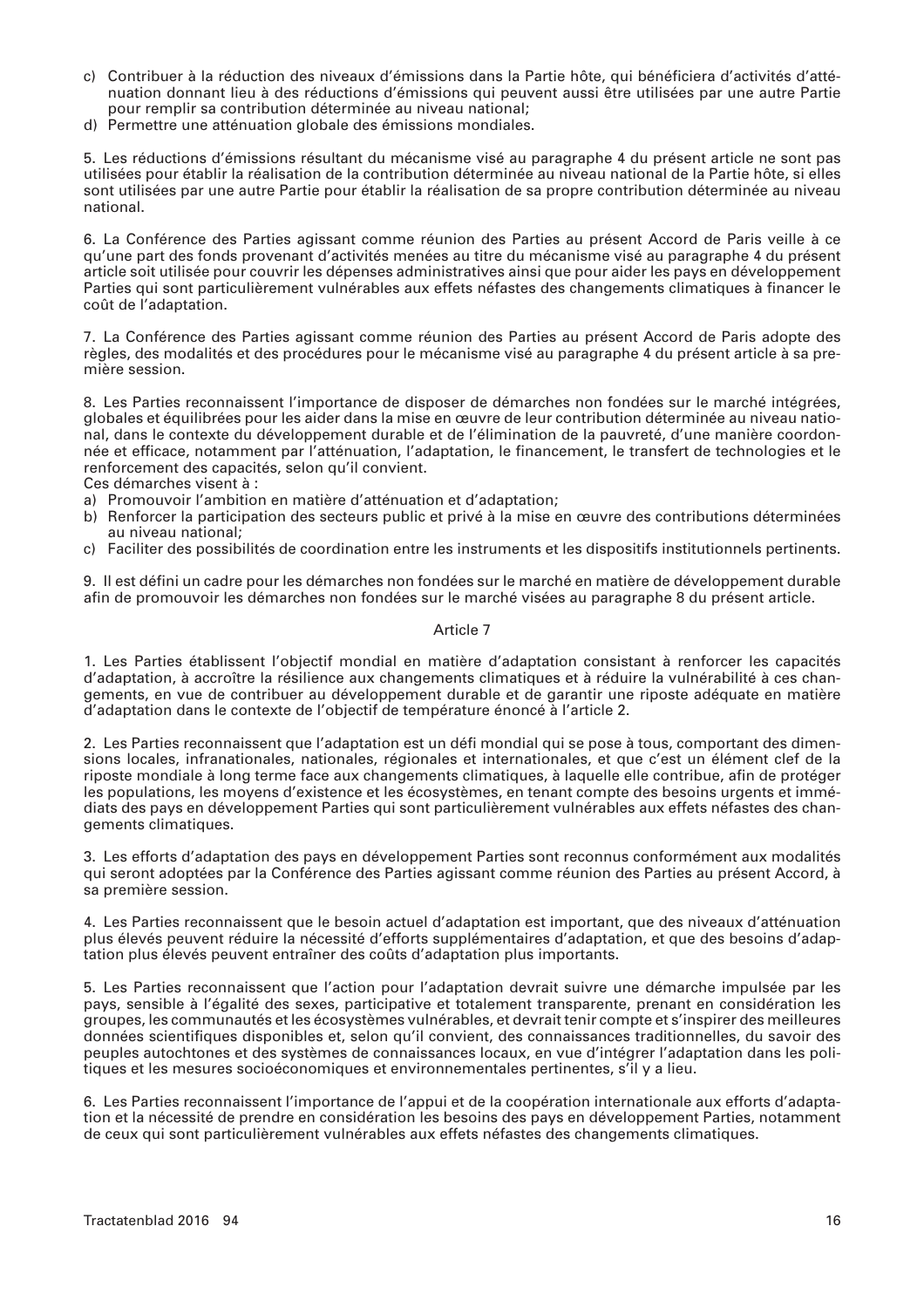7. Les Parties devraient intensifier leur coopération en vue d'améliorer l'action pour l'adaptation, compte tenu du Cadre de l'adaptation de Cancun, notamment afin :

- a) D'échanger des renseignements, des bonnes pratiques, des expériences et des enseignements, y compris, selon qu'il convient, pour ce qui est des connaissances scientifiques, de la planification, des politiques et de la mise en œuvre relatives aux mesures d'adaptation;
- b) De renforcer les dispositifs institutionnels, notamment ceux relevant de la Convention qui concourent à l'application du présent Accord, pour faciliter la synthèse des informations et des connaissances pertinentes et la fourniture d'un appui et de conseils techniques aux Parties;
- c) D'améliorer les connaissances scientifiques sur le climat, y compris la recherche, l'observation systématique du système climatique et les systèmes d'alerte précoce, d'une manière qui soutienne les services climatiques et appuie la prise de décisions;
- d) D'aider les pays en développement Parties à recenser les pratiques efficaces et les besoins en matière d'adaptation, les priorités, l'appui fourni et l'appui reçu aux mesures et efforts d'adaptation, ainsi que les problèmes et les lacunes selon des modalités qui promeuvent les bonnes pratiques:
- e) D'accroître l'efficacité et la pérennité des mesures d'adaptation.

8. Les institutions et les organismes spécialisés des Nations Unies sont invités à appuyer les efforts des Parties visant à réaliser les mesures définies au paragraphe 7 du présent article, compte tenu des dispositions du paragraphe 5 du présent article.

9. Chaque Partie entreprend, selon qu'il convient, des processus de planification de l'adaptation et met en œuvre des mesures qui consistent notamment à mettre en place ou à renforcer des plans, politiques et/ou contributions utiles, y compris en faisant intervenir :

- a) La réalisation de mesures, d'engagements et/ou d'efforts dans le domaine de l'adaptation;
- b) Le processus visant à formuler et réaliser des plans nationaux d'adaptation;
- c) L'évaluation des effets des changements climatiques et de la vulnérabilité à ces changements en vue de formuler des mesures prioritaires déterminées au niveau national, compte tenu des populations, des lieux et des écosystèmes vulnérables;
- d) Le suivi et l'évaluation des plans, des politiques, des programmes et des mesures d'adaptation et les enseignements à retenir;
- e) Le renforcement de la résilience des systèmes socioéconomiques et écologiques, notamment par la diversification économique et la gestion durable des ressources naturelles.

10. Chaque Partie devrait, selon qu'il convient, présenter et actualiser périodiquement une communication relative à l'adaptation, où pourront figurer ses priorités, ses besoins en matière de mise en œuvre et d'appui, ses projets et ses mesures, sans imposer de charge supplémentaire aux pays en développement Parties.

11. La communication relative à l'adaptation dont il est question au paragraphe 10 du présent article est, selon qu'il convient, soumise et actualisée périodiquement, intégrée à d'autres communications ou documents ou présentée parallèlement, notamment dans un plan national d'adaptation, dans une contribution déterminée au niveau national conformément au paragraphe 2 de l'article 4, et/ou dans une communication nationale.

12. La communication relative à l'adaptation mentionnée au paragraphe 10 du présent article est consignée dans un registre public tenu par le secrétariat.

13. Un appui international renforcé est fourni en permanence aux pays en développement Parties aux fins de l'application des paragraphes 7, 9, 10 et 11 du présent article, conformément aux dispositions des articles 9, 10 et 11.

- 14. Le bilan mondial prévu à l'article 14 vise notamment à :
- a) Prendre en compte les efforts d'adaptation des pays en développement Parties;
- b) Renforcer la mise en œuvre de mesures d'adaptation en tenant compte de la communication sur l'adaptation mentionnée au paragraphe 10 du présent article;
- c) Examiner l'adéquation et l'efficacité de l'adaptation et de l'appui fourni en matière d'adaptation;
- d) Examiner les progrès d'ensemble accomplis dans la réalisation de l'objectif mondial en matière d'adaptation énoncé au paragraphe 1 du présent article.

## Article 8

1. Les Parties reconnaissent la nécessité d'éviter les pertes et préjudices liés aux effets néfastes des changements climatiques, notamment les phénomènes météorologiques extrêmes et les phénomènes qui se manifestent lentement, de les réduire au minimum et d'y remédier, ainsi que le rôle joué par le développement durable dans la réduction du risque de pertes et préjudices.

2. Le Mécanisme international de Varsovie relatif aux pertes et préjudices liés aux incidences des changements climatiques est placé sous l'autorité de la Conférence des Parties agissant comme réunion des Parties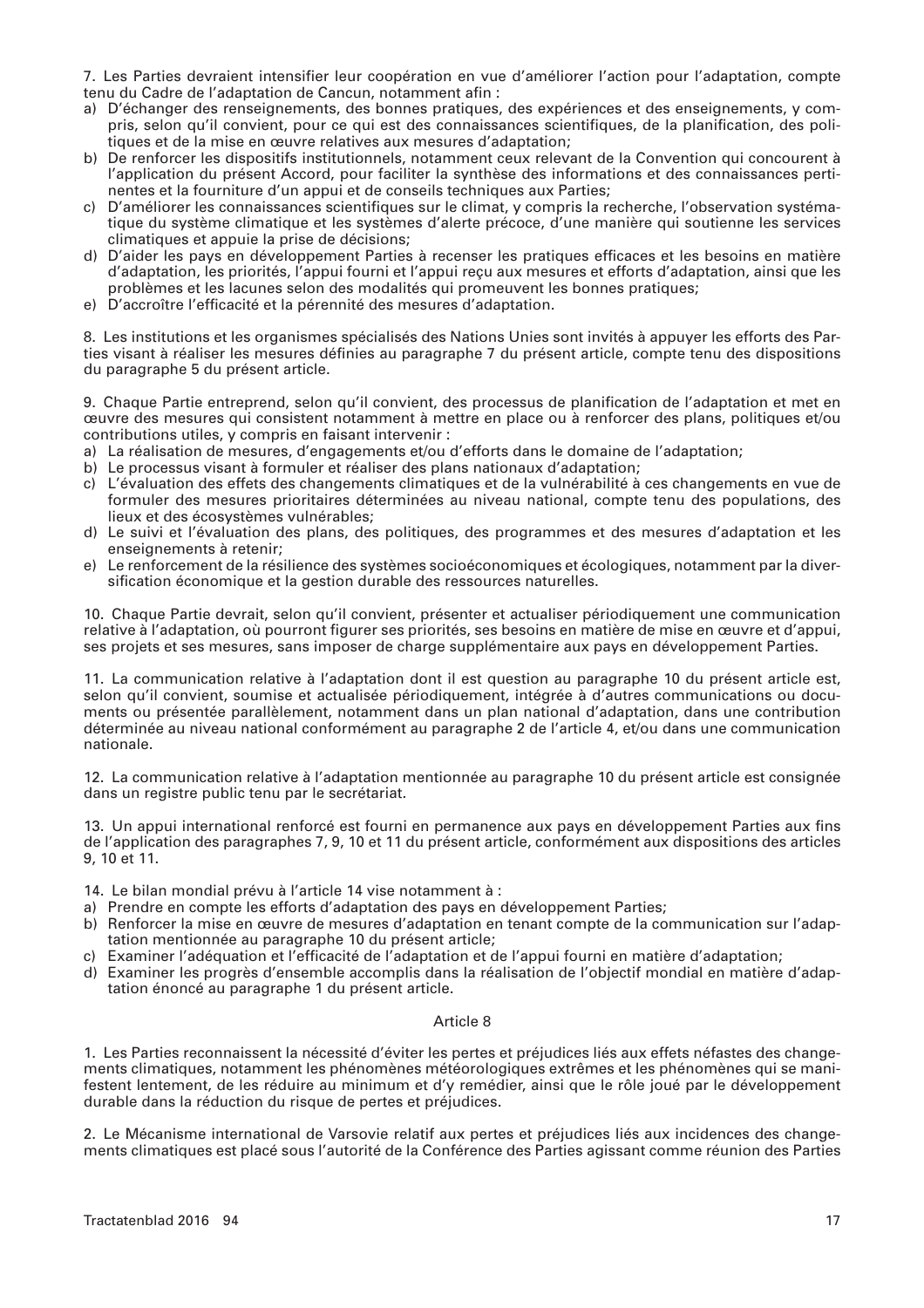au présent Accord, dont il suit les directives, et peut être amélioré et renforcé conformément aux décisions de la Conférence des Parties agissant comme réunion des Parties au présent Accord.

3. Les Parties devraient améliorer la compréhension, l'action et l'appui, notamment par le biais du Mécanisme international de Varsovie, selon que de besoin, dans le cadre de la coopération et de la facilitation, eu égard aux pertes et préjudices liés aux effets néfastes des changements climatiques.

4. En conséquence, les domaines de coopération et de facilitation visant à améliorer la compréhension, l'action et l'appui sont notamment les suivants :

- a) Les systèmes d'alerte précoce;
- b) La préparation aux situations d'urgence;
- c) Les phénomènes qui se manifestent lentement;
- d) Les phénomènes susceptibles de causer des pertes et préjudices irréversibles et permanents;
- e) L'évaluation et la gestion complètes des risques;
- f) Les dispositifs d'assurance dommages, la mutualisation des risques climatiques et les autres solutions en matière d'assurance;
- g) Les pertes autres qu'économiques;
- h) La résilience des communautés, des moyens de subsistance et des écosystèmes.

5. Le Mécanisme international de Varsovie collabore avec les organes et groupes d'experts relevant de l'Accord, ainsi qu'avec les organisations et les organes d'experts compétents qui n'en relèvent pas.

## Article 9

1. Les pays développés Parties fournissent des ressources financières pour venir en aide aux pays en développement Parties aux fins tant de l'atténuation que de l'adaptation dans la continuité de leurs obligations au titre de la Convention.

2. Les autres Parties sont invitées à fournir ou à continuer de fournir ce type d'appui à titre volontaire.

3. Dans le cadre d'un effort mondial, les pays développés Parties devraient continuer de montrer la voie en mobilisant des moyens de financement de l'action climatique provenant d'un large éventail de sources, d'instruments et de filières, compte tenu du rôle notable que jouent les fonds publics, par le biais de diverses actions, notamment en appuyant des stratégies impulsées par les pays et en tenant compte des besoins et des priorités des pays en développement Parties. Cette mobilisation de moyens de financement de l'action climatique devrait représenter une progression par rapport aux efforts antérieurs.

4. La fourniture de ressources financières accrues devrait viser à parvenir à un équilibre entre l'adaptation et l'atténuation, en tenant compte des stratégies impulsées par les pays et des priorités et besoins des pays en développement Parties, notamment de ceux qui sont particulièrement vulnérables aux effets néfastes des changements climatiques et dont les capacités sont très insuffisantes comme les pays les moins avancés, et les petits États insulaires en développement, eu égard à la nécessité de prévoir des ressources d'origine publique et sous forme de dons pour l'adaptation.

5. Les pays développés Parties communiquent tous les deux ans des informations quantitatives et qualitatives à caractère indicatif ayant trait aux paragraphes 1 et 3 du présent article, selon qu'il convient, notamment, s'ils sont disponibles, les montants prévus des ressources financières publiques à accorder aux pays en développement Parties. Les autres Parties qui fournissent des ressources sont invitées à communiquer ces informations tous les deux ans à titre volontaire.

6. Le bilan mondial prévu à l'article 14 prendra en compte les informations pertinentes communiquées par les pays développés Parties et/ou les organes créés en vertu de l'Accord sur les efforts liés au financement de l'action climatique.

7. Les pays développés Parties communiquent tous les deux ans des informations transparentes et cohérentes sur l'appui fourni aux pays en développement Parties et mobilisé par des interventions publiques, conformément aux modalités, procédures et lignes directrices que la Conférence des Parties agissant comme réunion des Parties au présent Accord adoptera à sa première session, comme il est prévu au paragraphe 13 de l'article 13. Les autres Parties sont invitées à faire de même.

8. Le Mécanisme financier de la Convention, y compris ses entités fonctionnelles, remplit les fonctions de mécanisme financier du présent Accord.

9. Les institutions concourant à l'application du présent Accord, y compris les entités fonctionnelles du Mécanisme financier de la Convention, visent à garantir l'accès effectif aux ressources financières par le biais de procédures d'approbation simplifiées et d'un appui renforcé à la préparation en faveur des pays en déve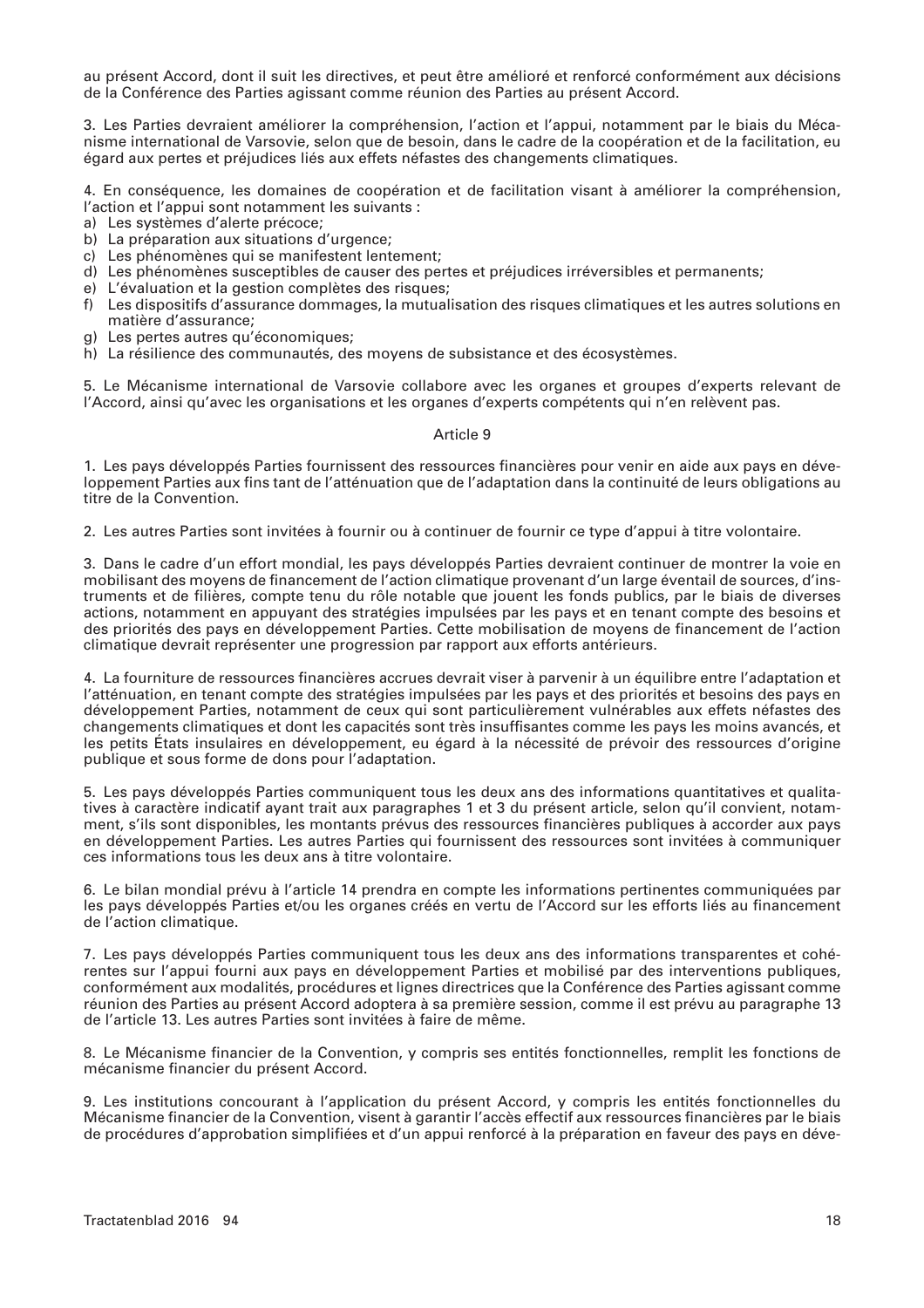loppement Parties, en particulier des pays les moins avancés et des petits États insulaires en développement, dans le cadre de leurs stratégies et leurs plans nationaux relatifs au climat.

# Article 10

1. Les Parties partagent une vision à long terme de l'importance qu'il y a à donner pleinement effet à la mise au point et au transfert de technologies de façon à accroître la résilience aux changements climatiques et à réduire les émissions de gaz à effet de serre.

2. Les Parties, notant l'importance de la technologie pour la mise en œuvre de mesures d'atténuation et d'adaptation en vertu du présent Accord et prenant acte des efforts entrepris pour déployer et diffuser la technologie, renforcent l'action de coopération concernant la mise au point et le transfert de technologies.

3. Le Mécanisme technologique créé en vertu de la Convention concourt à l'application du présent Accord.

4. Il est créé un cadre technologique chargé de donner des directives générales aux travaux du Mécanisme technologique visant à promouvoir et faciliter une action renforcée en matière de mise au point et de transfert de technologies de façon à appuyer la mise en œuvre du présent Accord, aux fins de la vision à long terme mentionnée au paragraphe 1 du présent article.

5. Il est essentiel d'accélérer, d'encourager et de permettre l'innovation pour une riposte mondiale efficace à long terme face aux changements climatiques et au service de la croissance économique et du développement durable. Cet effort sera appuyé, selon qu'il convient, y compris par le Mécanisme technologique et, sous la forme de moyens financiers, par le Mécanisme financier de la Convention, afin de mettre en place des collaborations en matière de recherche-développement et de faciliter l'accès des pays en développement Parties à la technologie, en particulier aux premiers stades du cycle technologique.

6. Un appui, financier notamment, est fourni aux pays en développement Parties aux fins de l'application du présent article, y compris pour le renforcement d'une action de coopération en matière de mise au point et de transfert de technologies à différents stades du cycle technologique, en vue de parvenir à un équilibre entre l'appui à l'atténuation et l'appui à l'adaptation. Le bilan mondial prévu à l'article 14 prend en compte les informations disponibles sur les activités d'appui à la mise au point et au transfert de technologies en faveur des pays en développement Parties.

#### Article 11

1. Le renforcement des capacités au titre du présent Accord devrait contribuer à améliorer les aptitudes et les capacités des pays en développement Parties, en particulier ceux qui ont les plus faibles capacités, tels que les pays les moins avancés, et ceux qui sont particulièrement vulnérables aux effets néfastes des changements climatiques comme les petits États insulaires en développement, afin qu'ils puissent lutter efficacement contre les changements climatiques, notamment mettre en œuvre des mesures d'adaptation et d'atténuation, et devrait faciliter la mise au point, la diffusion et le déploiement de technologies, l'accès à des moyens de financement de l'action climatique, les aspects pertinents de l'éducation, de la formation et de la sensibilisation de la population, et la communication transparente et précise d'informations en temps voulu.

2. Le renforcement des capacités devrait être impulsé par les pays, prendre en compte et satisfaire les besoins nationaux et favoriser l'appropriation par les Parties, en particulier pour les pays en développement Parties, notamment aux niveaux national, infranational et local. Il devrait s'inspirer des enseignements tirés de l'expérience, notamment des activités de renforcement des capacités menées dans le cadre de la Convention, et représenter un processus efficace, itératif, participatif, transversal et sensible à l'égalité des sexes.

3. Toutes les Parties devraient coopérer en vue d'accroître la capacité des pays en développement Parties de mettre en œuvre le présent Accord. Les pays développés Parties devraient étoffer l'appui apporté aux mesures de renforcement des capacités dans les pays en développement Parties.

4. Toutes les Parties qui s'emploient à accroître la capacité des pays en développement Parties de mettre en œuvre le présent Accord, y compris par des démarches régionales, bilatérales et multilatérales, font régulièrement connaître ces mesures ou initiatives de renforcement des capacités. Les pays en développement Parties devraient régulièrement informer des progrès réalisés dans l'application de plans, politiques, initiatives ou mesures de renforcement des capacités visant à mettre en œuvre le présent Accord.

5. Les activités de renforcement des capacités sont étoffées par le biais de dispositifs institutionnels appropriés visant à appuyer la mise en œuvre du présent Accord, y compris les dispositifs institutionnels appropriés créés en application de la Convention qui concourent à l'application du présent Accord. A sa première session, la Conférence des Parties agissant comme réunion des Parties au présent Accord examinera et adoptera une décision sur les dispositifs institutionnels initiaux relatifs au renforcement des capacités.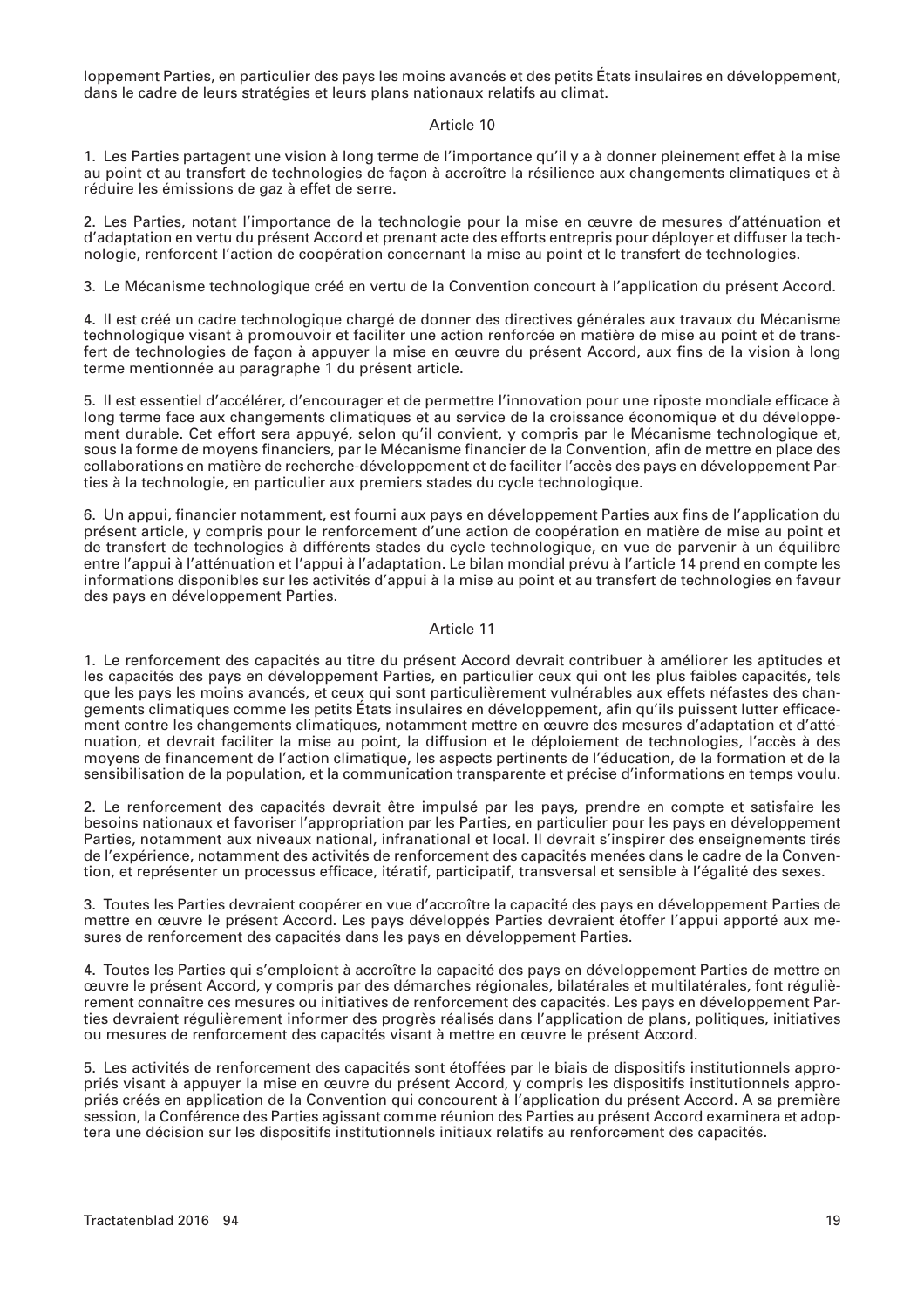# Article 12

Les Parties coopèrent en prenant, selon qu'il convient, des mesures pour améliorer l'éducation, la formation, la sensibilisation, la participation du public et l'accès de la population à l'information dans le domaine des changements climatiques, compte tenu de l'importance que revêtent de telles mesures pour renforcer l'action engagée au titre du présent Accord.

#### Article 13

1. Afin de renforcer la confiance mutuelle et de promouvoir une mise en œuvre efficace, il est créé un cadre de transparence renforcé des mesures et de l'appui, assorti d'une certaine flexibilité, qui tient compte des capacités différentes des Parties et qui s'appuie sur l'expérience collective.

2. Le cadre de transparence accorde aux pays en développement Parties qui en ont besoin, compte tenu de leurs capacités, une certaine flexibilité dans la mise en œuvre des dispositions du présent article. Les modalités, procédures et lignes directrices prévues au paragraphe 13 du présent article tiennent compte de cette flexibilité.

3. Le cadre de transparence s'appuie sur les dispositifs relatifs à la transparence prévus en vertu de la Convention et les renforce en tenant compte de la situation particulière des pays les moins avancés et des petits États insulaires en développement, et doit être mis en œuvre d'une façon qui soit axée sur la facilitation, qui ne soit ni intrusive ni punitive, qui respecte la souveraineté nationale et qui évite d'imposer une charge excessive aux Parties.

4. Les dispositifs relatifs à la transparence prévus en vertu de la Convention, notamment les communications nationales, les rapports biennaux et les rapports biennaux actualisés, l'évaluation et l'examen au niveau international et les consultations et analyses internationales, font partie de l'expérience mise à profit pour l'élaboration des modalités, procédures et lignes directrices visées au paragraphe 13 du présent article.

5. Le cadre de transparence des mesures vise à fournir une image claire des mesures relatives aux changements climatiques à la lumière de l'objectif énoncé à l'article 2 de la Convention, notamment en éclairant et en suivant les progrès accomplis par chaque Partie en vue de s'acquitter de sa contribution déterminée au niveau national au titre de l'article 4 et de mettre en œuvre ses mesures d'adaptation au titre de l'article 7, notamment les bonnes pratiques, les priorités, les besoins et les lacunes, afin d'éclairer le bilan mondial prévu à l'article 14.

6. Le cadre de transparence de l'appui vise à donner une image claire de l'appui fourni et de l'appui reçu par chaque Partie concernée dans le contexte des mesures prises à l'égard des changements climatiques au titre des articles 4, 7, 9, 10 et 11, et, dans la mesure du possible, une vue d'ensemble de l'appui financier global fourni, pour éclairer le bilan mondial prévu à l'article 14.

- 7. Chaque Partie fournit régulièrement les informations ci-après :
- a) Un rapport national d'inventaire des émissions anthropiques par les sources et des absorptions anthropiques par les puits de gaz à effet de serre, établi selon les méthodes constituant de bonnes pratiques adoptées par le Groupe d'experts intergouvernemental sur l'évolution du climat et convenues par la Conférence des Parties agissant comme réunion des Parties au présent Accord;
- b) Les informations nécessaires au suivi des progrès accomplis par chaque Partie dans la mise en œuvre et la réalisation de sa contribution déterminée au niveau national au titre de l'article 4.

8. Chaque Partie devrait également communiquer des informations sur les effets des changements climatiques et sur l'adaptation à ces changements au titre de l'article 7, selon qu'il convient.

9. Les pays développés Parties doivent, et les autres Parties qui apportent un appui devraient, communiquer des informations sur l'appui fourni, sous la forme de ressources financières, d'un transfert de technologies et d'un renforcement des capacités, aux pays en développement Parties au titre des articles 9, 10 et 11.

10. Les pays en développement Parties devraient communiquer des informations sur l'appui dont ils ont besoin et qu'ils ont reçu, sous la forme de ressources financières, d'un transfert de technologies et d'un renforcement des capacités au titre des articles 9, 10 et 11.

11. Les informations communiquées par chaque Partie au titre des paragraphes 7 et 9 du présent article sont soumises à un examen technique par des experts, conformément à la décision 1/CP.21. Pour les pays en développement Parties qui en ont besoin compte tenu de leurs capacités, le processus d'examen les aide à définir leurs besoins en matière de renforcement des capacités. En outre, chaque Partie participe à un examen multilatéral, axé sur la facilitation, des progrès accomplis eu égard aux efforts entrepris en vertu de l'article 9, ainsi que dans la mise en œuvre et la réalisation de sa contribution déterminée au niveau national.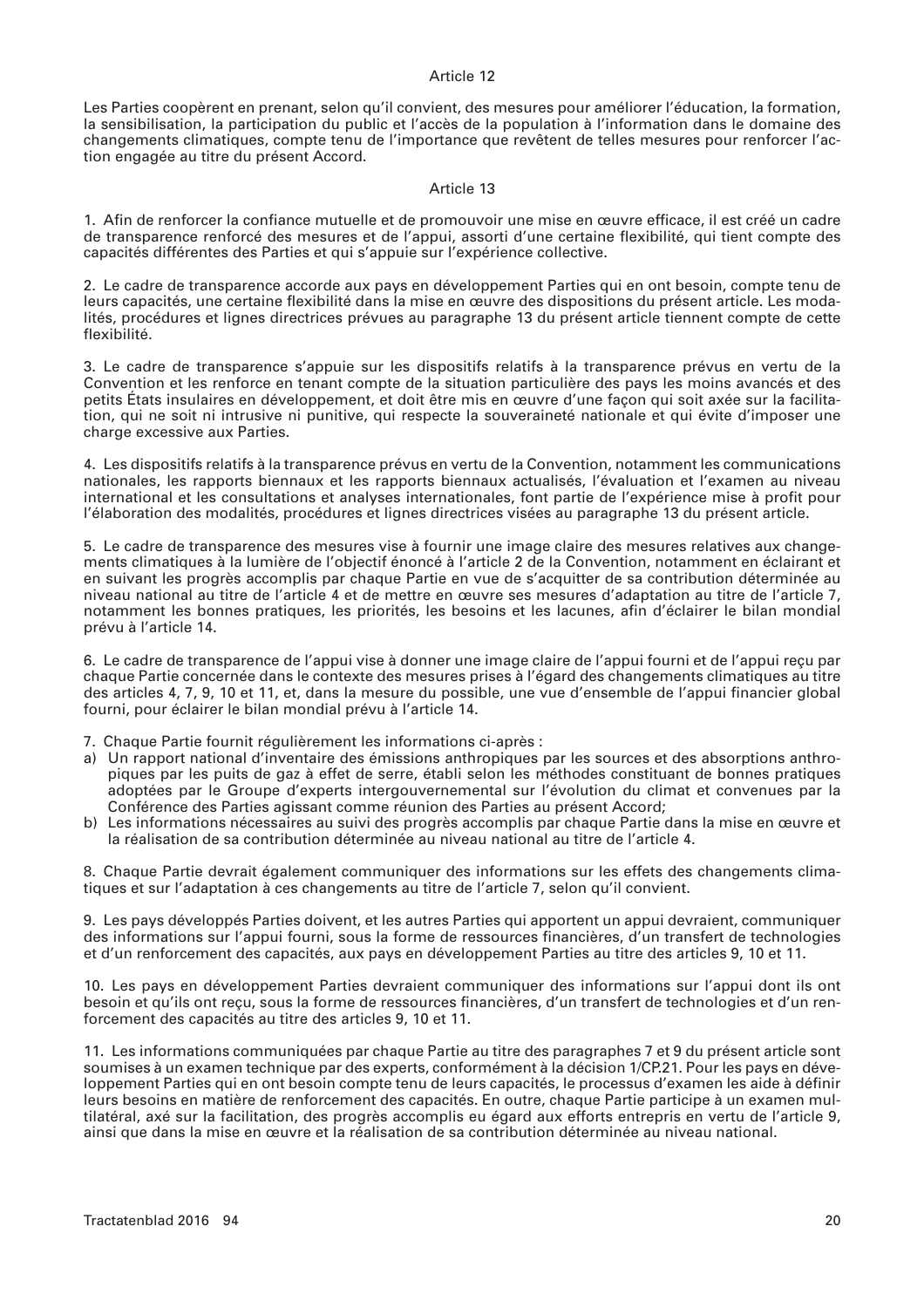12. L'examen technique par des experts prévu dans ce paragraphe porte sur l'appui fourni par la Partie concernée, selon qu'il convient, ainsi que sur la mise en œuvre et la réalisation de sa contribution déterminée au niveau national. Il met en évidence les domaines se prêtant à des améliorations chez la Partie concernée et vérifie que les informations communiquées sont conformes aux modalités, procédures et lignes directrices visées au paragraphe 13 du présent article, compte tenu de la flexibilité accordée à la Partie concernée conformément au paragraphe 2 de cet article. Il prête une attention particulière aux capacités et situations nationales respectives des pays en développement Parties.

13. À sa première session, en s'appuyant sur l'expérience tirée des dispositifs relatifs à la transparence prévus en vertu de la Convention, et en précisant les dispositions du présent article, la Conférence des Parties agissant comme réunion des Parties au présent Accord adopte des modalités, des procédures et des lignes directrices communes, selon qu'il convient, aux fins de la transparence des mesures et de l'appui.

14. Un appui est fourni aux pays en développement aux fins de la mise en œuvre du présent article.

15. Un appui est également fourni pour renforcer en permanence les capacités des pays en développement Parties en matière de transparence.

#### Article 14

1. La Conférence des Parties agissant comme réunion des Parties au présent Accord fait périodiquement le bilan de la mise en œuvre du présent Accord afin d'évaluer les progrès collectifs accomplis dans la réalisation de l'objet du présent Accord et de ses buts à long terme (ci-après dénommé « bilan mondial »). Elle s'y emploie d'une manière globale, axée sur la facilitation, en prenant en considération l'atténuation, l'adaptation, les moyens de mise en œuvre et l'appui et en tenant compte de l'équité et des meilleures données scientifiques disponibles.

2. La Conférence des Parties agissant comme réunion des Parties au présent Accord procède à son premier bilan mondial en 2023 et tous les cinq ans par la suite sauf si elle adopte une décision contraire.

3. Les résultats du bilan mondial éclairent les Parties dans l'actualisation et le renforcement de leurs mesures et de leur appui selon des modalités déterminées au niveau national, conformément aux dispositions pertinentes du présent Accord, ainsi que dans l'intensification de la coopération internationale pour l'action climatique.

# Article 15

1. Il est institué un mécanisme pour faciliter la mise en œuvre et promouvoir le respect des dispositions du présent Accord.

2. Le mécanisme visé au paragraphe 1 du présent article est constitué d'un comité d'experts et axé sur la facilitation, et fonctionne d'une manière qui est transparente, non accusatoire et non punitive. Le comité accorde une attention particulière à la situation et aux capacités nationales respectives des Parties.

3. Le comité exerce ses activités selon les modalités et procédures arrêtées par la Conférence des Parties agissant comme réunion des Parties au présent Accord à sa première session et lui rend compte chaque année.

# Article 16

1. En tant qu'organe suprême de la Convention, la Conférence des Parties agit comme réunion des Parties au présent Accord.

2. Les Parties à la Convention qui ne sont pas Parties au présent Accord peuvent participer en qualité d'observateurs aux travaux de toute session de la Conférence des Parties agissant comme réunion des Parties au présent Accord.

Lorsque la Conférence des Parties agit comme réunion des Parties au présent Accord, les décisions au titre dudit Accord sont prises uniquement par les Parties à la Convention qui sont Parties à l'Accord.

3. Lorsque la Conférence des Parties agit comme réunion des Parties au présent Accord, tout membre du Bureau de la Conférence des Parties représentant une Partie à la Convention mais qui, à ce moment-là, n'est pas Partie au présent Accord, est remplacé par un nouveau membre élu par les Parties à l'Accord et parmi celles-ci.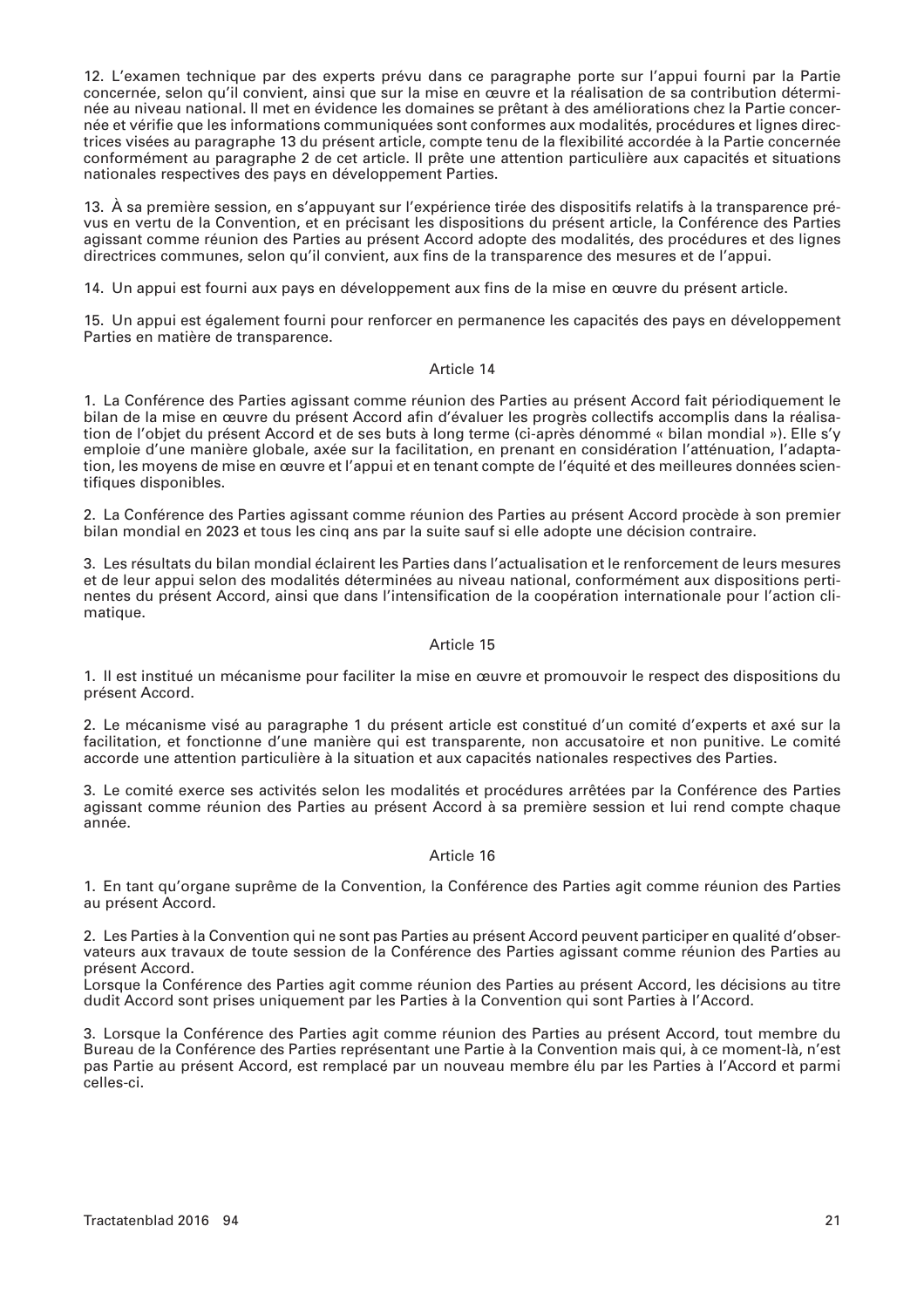4. La Conférence des Parties agissant comme réunion des Parties au présent Accord fait régulièrement le point de la mise en œuvre du présent Accord et prend, dans les limites de son mandat, les décisions nécessaires pour en promouvoir la mise en œuvre effective. Elle exerce les fonctions qui lui sont conférées par le présent Accord et :

- a) Elle crée les organes subsidiaires jugés nécessaires à la mise en œuvre du présent Accord;
- b) Elle exerce les autres fonctions qui peuvent se révéler nécessaires aux fins de la mise en œuvre du présent Accord.

5. Le règlement intérieur de la Conférence des Parties et les procédures financières appliquées au titre de la Convention s'appliquent *mutatis mutandis* au titre du présent Accord, sauf si la Conférence des Parties agissant comme réunion des Parties au présent Accord en décide autrement par consensus.

6. Le secrétariat convoque la première session de la Conférence des Parties agissant comme réunion des Parties au présent Accord à l'occasion de la première session de la Conférence des Parties prévue après l'entrée en vigueur du présent Accord. Les sessions ordinaires ultérieures de la Conférence des Parties agissant comme réunion des Parties au présent Accord coïncideront avec les sessions ordinaires de la Conférence des Parties, à moins que la Conférence des Parties agissant comme réunion des Parties au présent Accord n'en décide autrement.

7. La Conférence des Parties agissant comme réunion des Parties au présent Accord tient des sessions extraordinaires à tout autre moment lorsqu'elle le juge nécessaire ou si une Partie en fait la demande par écrit, à condition que cette demande soit appuyée par un tiers au moins des Parties dans les six mois qui suivent sa communication aux Parties par le secrétariat.

8. L'Organisation des Nations Unies, ses institutions spécialisées et l'Agence internationale de l'énergie atomique, ainsi que tout État membre d'une de ces organisations ou doté du statut d'observateur auprès de l'une d'elles qui n'est pas Partie à la Convention, peuvent être représentés aux sessions de la Conférence des Parties agissant comme réunion des Parties au présent Accord en qualité d'observateurs. Tout organe ou organisme, national ou international, gouvernemental ou non gouvernemental, qui est compétent dans les domaines visés par le présent Accord et qui a fait savoir au secrétariat qu'il souhaitait être représenté en qualité d'observateur à une session de la Conférence des Parties agissant comme réunion des Parties au présent Accord peut y être admis en cette qualité à moins qu'un tiers au moins des Parties présentes n'y fassent objection.

L'admission et la participation d'observateurs sont régies par le règlement intérieur visé au paragraphe 5 du présent article.

# Article 17

1. Le secrétariat créé en application de l'article 8 de la Convention assure le secrétariat du présent Accord.

2. Le paragraphe 2 de l'article 8 de la Convention relatif aux fonctions de secrétariat et le paragraphe 3 de ce même article concernant les dispositions voulues pour son fonctionnement s'appliquent *mutatis mutandis*  au présent Accord.

Le secrétariat exerce en outre les fonctions qui lui sont confiées au titre du présent Accord et par la Conférence des Parties agissant comme réunion des Parties au présent Accord.

# Article 18

1. L'Organe subsidiaire de conseil scientifique et technologique et l'Organe subsidiaire de mise en œuvre créés par les articles 9 et 10 de la Convention font office, respectivement, d'Organe subsidiaire de conseil scientifique et technologique et d'Organe subsidiaire de mise en œuvre du présent Accord. Les dispositions de la Convention relatives au fonctionnement de ces deux organes s'appliquent *mutatis mutandis* au présent Accord. Les réunions de l'Organe subsidiaire de conseil scientifique et technologique et de l'Organe subsidiaire de mise en œuvre du présent Accord coïncident avec celles de l'Organe subsidiaire de conseil scientifique et technologique et de l'Organe subsidiaire de mise en œuvre de la Convention.

2. Les Parties à la Convention qui ne sont pas Parties au présent Accord peuvent participer en qualité d'observateurs aux travaux de toute session des organes subsidiaires. Lorsque les organes subsidiaires agissent en tant qu'organes subsidiaires du présent Accord, les décisions au titre dudit Accord sont prises uniquement par les Parties à la Convention qui sont Parties à l'Accord.

3. Lorsque les organes subsidiaires créés par les articles 9 et 10 de la Convention exercent leurs fonctions dans un domaine qui relève du présent Accord, tout membre de leurs bureaux représentant une Partie à la Convention mais qui, à ce moment-là, n'est pas Partie au présent Accord, est remplacé par un nouveau membre élu par les Parties à l'Accord et parmi celles-ci.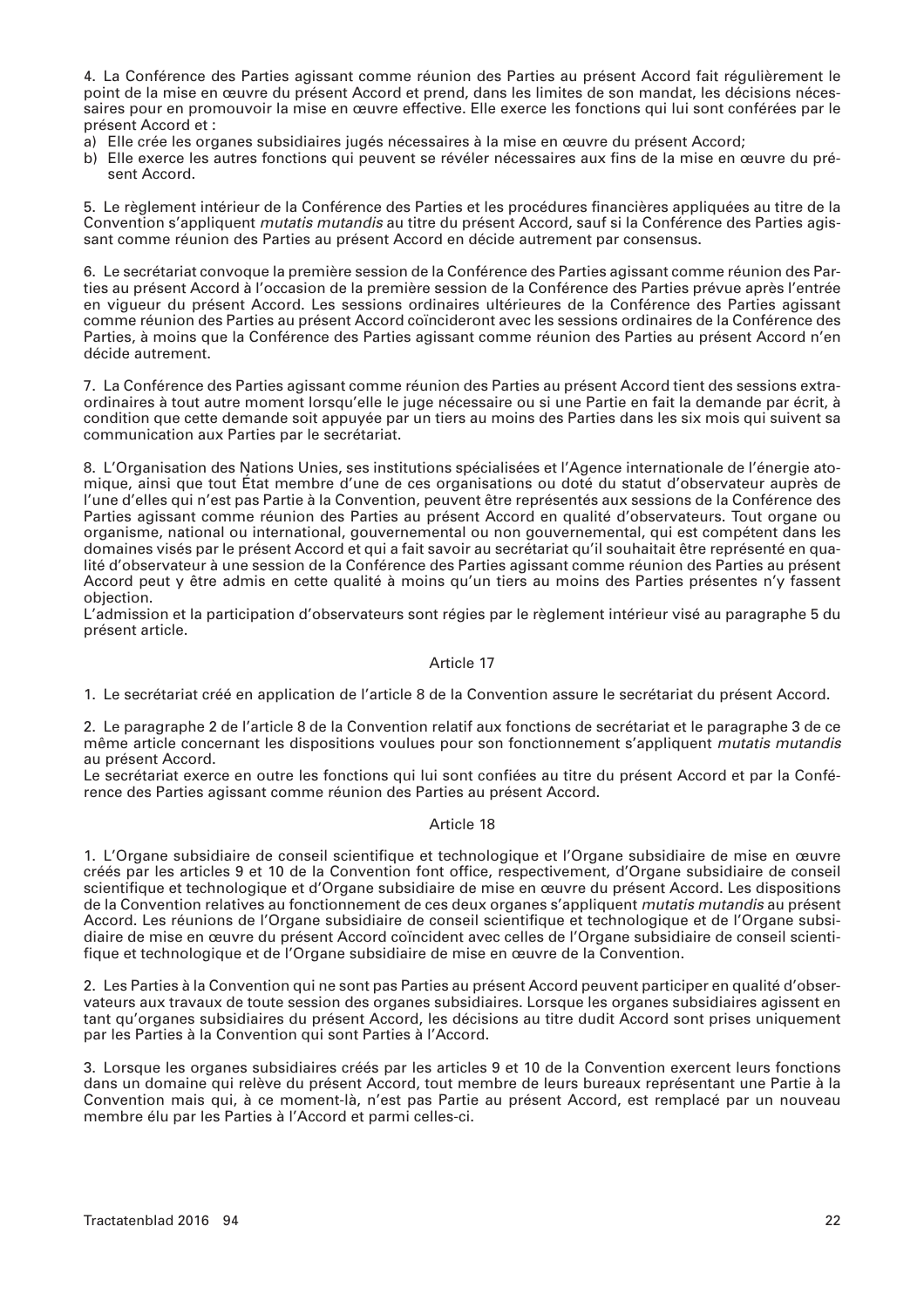## Article 19

1. Les organes subsidiaires ou les autres dispositifs institutionnels créés par la Convention ou qui en relèvent, autres que ceux mentionnés dans le présent Accord, concourent à l'application du présent Accord sur décision de la Conférence des Parties agissant comme réunion des Parties au présent Accord. Celle-ci précise les fonctions qu'exerceront lesdits organes ou dispositifs.

2. La Conférence des Parties agissant comme réunion des Parties au présent Accord peut donner de nouvelles directives à ces organes subsidiaires et dispositifs institutionnels.

#### Article 20

1. Le présent Accord est ouvert à la signature et soumis à la ratification, l'acceptation ou l'approbation des États et des organisations régionales d'intégration économique qui sont Parties à la Convention. Il sera ouvert à la signature au Siège de l'Organisation des Nations Unies à New York du 22 avril 2016 au 21 avril 2017 et sera ouvert à l'adhésion dès le lendemain du jour où il cessera d'être ouvert à la signature. Les instruments de ratification, d'acceptation, d'approbation ou d'adhésion sont déposés auprès du Dépositaire.

2. Toute organisation régionale d'intégration économique qui devient Partie au présent Accord sans qu'aucun de ses États membres y soit Partie est liée par toutes les obligations découlant du présent Accord. Lorsqu'un ou plusieurs États membres d'une organisation régionale d'intégration économique sont Parties au présent Accord, cette organisation et ses États membres conviennent de leurs responsabilités respectives aux fins de l'exécution de leurs obligations au titre du présent Accord. En pareil cas, l'organisation et ses États membres ne sont pas habilités à exercer concurremment les droits découlant du présent Accord.

3. Dans leurs instruments de ratification, d'acceptation, d'approbation ou d'adhésion, les organisations régionales d'intégration économique indiquent l'étendue de leur compétence à l'égard des questions régies par le présent Accord.

En outre, ces organisations informent le Dépositaire, qui en informe à son tour les Parties, de toute modification importante de l'étendue de leur compétence.

#### Article 21

1. Le présent Accord entre en vigueur le trentième jour qui suit la date du dépôt de leurs instruments de ratification, d'acceptation, d'approbation ou d'adhésion par au moins 55 Parties à la Convention qui représentent au total au moins un pourcentage estimé à 55 % du total des émissions mondiales de gaz à effet de serre.

2. Aux seules fins du paragraphe 1 du présent article, on entend par « total des émissions mondiales de gaz à effet de serre » la quantité la plus récente communiquée le jour de l'adoption du présent Accord par les Parties à la Convention ou avant cette date.

3. À l'égard de chaque État ou organisation régionale d'intégration économique qui ratifie, accepte ou approuve l'Accord ou y adhère une fois que les conditions requises pour l'entrée en vigueur énoncées au paragraphe 1 du présent article ont été remplies, le présent Accord entre en vigueur le trentième jour qui suit la date du dépôt par cet État ou cette organisation de son instrument de ratification, d'acceptation, d'approbation ou d'adhésion.

4. Aux fins du paragraphe 1 du présent article, tout instrument déposé par une organisation régionale d'intégration économique ne s'ajoute pas à ceux qui sont déposés par les États membres de cette organisation.

#### Article 22

Les dispositions de l'article 15 de la Convention relatif à l'adoption d'amendements s'appliquent *mutatis mutandis* au présent Accord.

#### Article 23

1. Les dispositions de l'article 16 de la Convention relatives à l'adoption et à l'amendement d'annexes de la Convention s'appliquent *mutatis mutandis* au présent Accord.

2. Les annexes du présent Accord font partie intégrante de celui-ci et, sauf disposition contraire expresse, toute référence au présent Accord constitue en même temps une référence à ses annexes. Celles-ci se limitent à des listes, formules et autres documents descriptifs de caractère scientifique, technique, procédural ou administratif.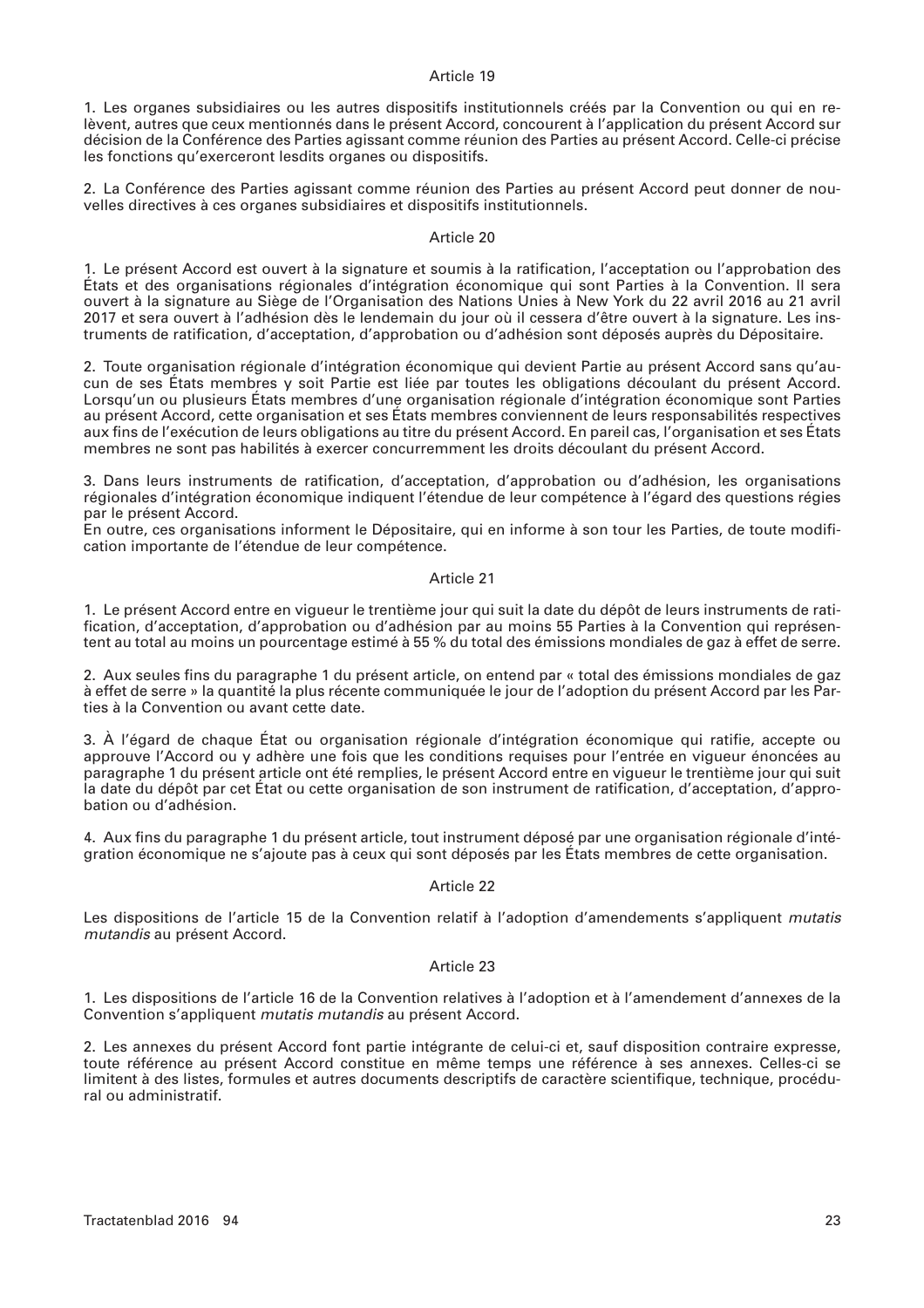# Article 24

Les dispositions de l'article 14 de la Convention relatif au règlement des différends s'appliquent *mutatis mutandis* au présent Accord.

#### Article 25

1. Chaque Partie dispose d'une voix, sous réserve des dispositions du paragraphe 2 du présent article.

2. Dans les domaines de leur compétence, les organisations régionales d'intégration économique disposent, pour exercer leur droit de vote, d'un nombre de voix égal au nombre de leurs États membres qui sont Parties au présent Accord.

Ces organisations n'exercent pas leur droit de vote si l'un quelconque de leurs États membres exerce le sien, et inversement.

## Article 26

Le Secrétaire général de l'Organisation des Nations Unies est le Dépositaire du présent Accord.

#### Article 27

Aucune réserve ne peut être faite au présent Accord.

## Article 28

1. À l'expiration d'un délai de trois ans à compter de la date d'entrée en vigueur du présent Accord à l'égard d'une Partie, cette Partie peut, à tout moment, le dénoncer par notification écrite adressée au Dépositaire.

2. Cette dénonciation prend effet à l'expiration d'un délai d'un an à compter de la date à laquelle le Dépositaire en reçoit notification, ou à toute date ultérieure pouvant être spécifiée dans ladite notification.

3. Toute Partie qui aura dénoncé la Convention sera réputée avoir dénoncé également le présent Accord.

## Article 29

L'original du présent Accord, dont les textes anglais, arabe, chinois, espagnol, français et russe font également foi, sera déposé auprès du Secrétaire général de l'Organisation des Nations Unies.

FAIT à Paris le douze décembre deux mille quinze.

EN FOI DE QUOI les soussignés, dûment autorisés à cet effet, ont signé le présent Accord.

# D. PARLEMENT

De Overeenkomst behoeft ingevolge artikel 91 van de Grondwet de goedkeuring van de Staten-Generaal, alvorens het Koninkrijk aan de Overeenkomst kan worden gebonden.

# E. PARTIJGEGEVENS

Ondertekening, bekrachtiging, aanvaarding of toetreding is voorzien in artikel 20, eerste lid, van de Overeenkomst.

| Partij             | Ondertekening | Voorlopige<br>toepassing | Ratificatie | Type <sup>®</sup> | In werking | Opzegging | Buiten werking |
|--------------------|---------------|--------------------------|-------------|-------------------|------------|-----------|----------------|
| Afghanistan        | 22-04-2016    |                          |             |                   |            |           |                |
| Albanië            | 22-04-2016    |                          |             |                   |            |           |                |
| Algerije           | 22-04-2016    |                          |             |                   |            |           |                |
| Andorra            | 22-04-2016    |                          |             |                   |            |           |                |
| Angola             | 22-04-2016    |                          |             |                   |            |           |                |
| Antigua en Barbuda | 22-04-2016    |                          |             |                   |            |           |                |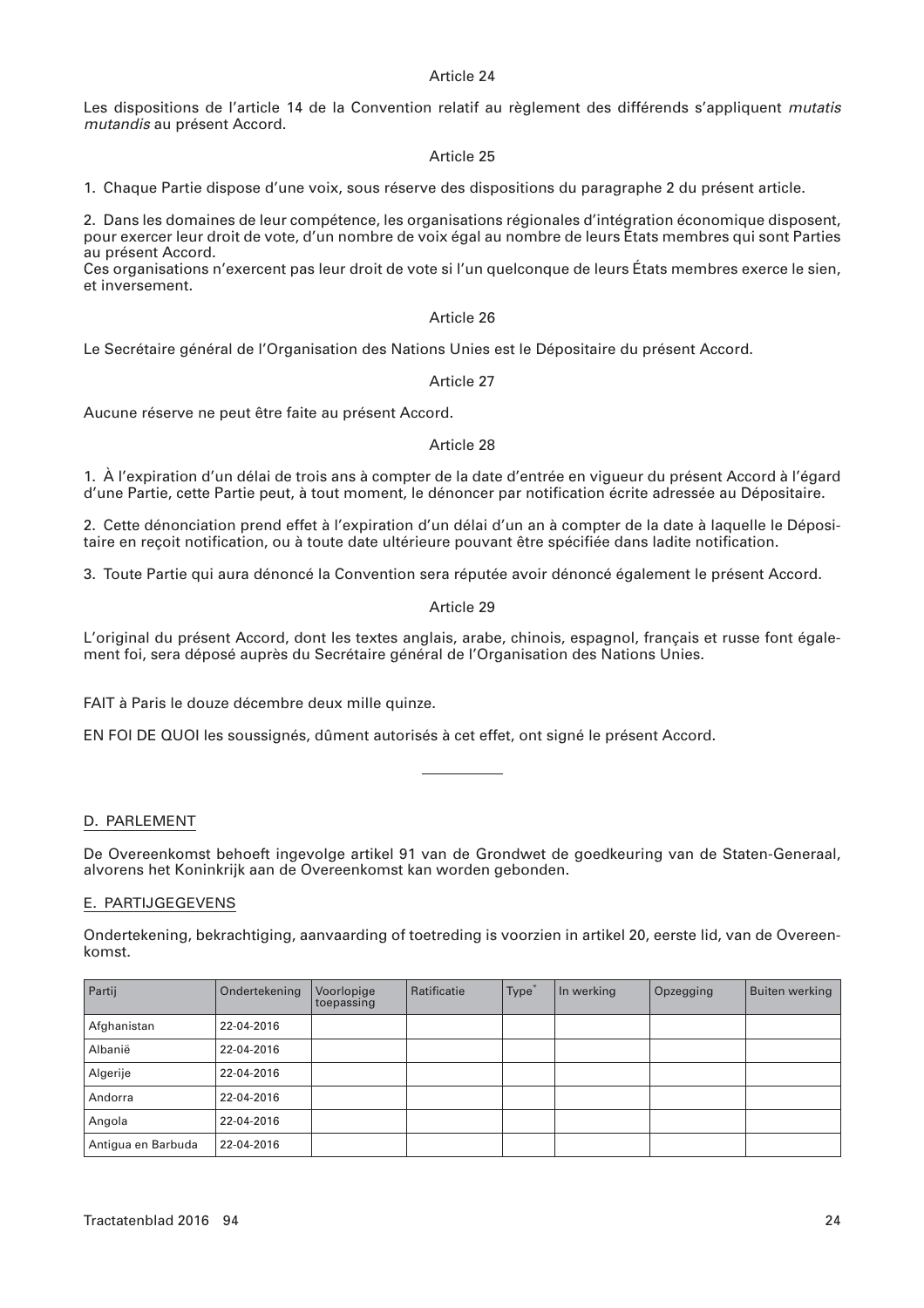| Partij                              | Ondertekening | Voorlopige<br>toepassing | Ratificatie | Type <sup>*</sup> | In werking | Opzegging | <b>Buiten werking</b> |
|-------------------------------------|---------------|--------------------------|-------------|-------------------|------------|-----------|-----------------------|
| Argentinië                          | 22-04-2016    |                          |             |                   |            |           |                       |
| Australië                           | 22-04-2016    |                          |             |                   |            |           |                       |
| Azerbeidzjan                        | 22-04-2016    |                          |             |                   |            |           |                       |
| Bahama's                            | 22-04-2016    |                          |             |                   |            |           |                       |
| Bahrein                             | 22-04-2016    |                          |             |                   |            |           |                       |
| Bangladesh                          | 22-04-2016    |                          |             |                   |            |           |                       |
| <b>Barbados</b>                     | 22-04-2016    |                          | 22-04-2016  | R                 |            |           |                       |
| <b>Belarus</b>                      | 22-04-2016    |                          |             |                   |            |           |                       |
| België                              | 22-04-2016    |                          |             |                   |            |           |                       |
| Belize                              | 22-04-2016    |                          | 22-04-2016  | R                 |            |           |                       |
| Benin                               | 22-04-2016    |                          |             |                   |            |           |                       |
| Bhutan                              | 22-04-2016    |                          |             |                   |            |           |                       |
| <b>Bolivia</b>                      | 22-04-2016    |                          |             |                   |            |           |                       |
| Bosnië en<br>Herzegovina            | 22-04-2016    |                          |             |                   |            |           |                       |
| Botswana                            | 22-04-2016    |                          |             |                   |            |           |                       |
| <b>Brazilië</b>                     | 22-04-2016    |                          |             |                   |            |           |                       |
| <b>Brunei</b>                       | 22-04-2016    |                          |             |                   |            |           |                       |
| Bulgarije                           | 22-04-2016    |                          |             |                   |            |           |                       |
| <b>Burkina Faso</b>                 | 22-04-2016    |                          |             |                   |            |           |                       |
| Burundi                             | 22-04-2016    |                          |             |                   |            |           |                       |
| Cambodja                            | 22-04-2016    |                          |             |                   |            |           |                       |
| Canada                              | 22-04-2016    |                          |             |                   |            |           |                       |
| Centraal-Afrikaanse<br>Republiek    | 22-04-2016    |                          |             |                   |            |           |                       |
| China                               | 22-04-2016    |                          |             |                   |            |           |                       |
| Colombia                            | 22-04-2016    |                          |             |                   |            |           |                       |
| Comoren                             | 22-04-2016    |                          |             |                   |            |           |                       |
| Congo, Democrati-<br>sche Republiek | 22-04-2016    |                          |             |                   |            |           |                       |
| Congo, Republiek                    | 22-04-2016    |                          |             |                   |            |           |                       |
| Costa Rica                          | 22-04-2016    |                          |             |                   |            |           |                       |
| Cuba                                | 22-04-2016    |                          |             |                   |            |           |                       |
| Cyprus                              | 22-04-2016    |                          |             |                   |            |           |                       |
| Denemarken                          | 22-04-2016    |                          |             |                   |            |           |                       |
| Djibouti                            | 22-04-2016    |                          |             |                   |            |           |                       |
| Dominica                            | 22-04-2016    |                          |             |                   |            |           |                       |
| Dominicaanse<br>Republiek           | 22-04-2016    |                          |             |                   |            |           |                       |
| Duitsland                           | 22-04-2016    |                          |             |                   |            |           |                       |
| Egypte                              | 22-04-2016    |                          |             |                   |            |           |                       |
| El Salvador                         | 22-04-2016    |                          |             |                   |            |           |                       |
| Equatoriaal-Guinea                  | 22-04-2016    |                          |             |                   |            |           |                       |
| Eritrea                             | 22-04-2016    |                          |             |                   |            |           |                       |
| Estland                             | 22-04-2016    |                          |             |                   |            |           |                       |
| Ethiopië                            | 22-04-2016    |                          |             |                   |            |           |                       |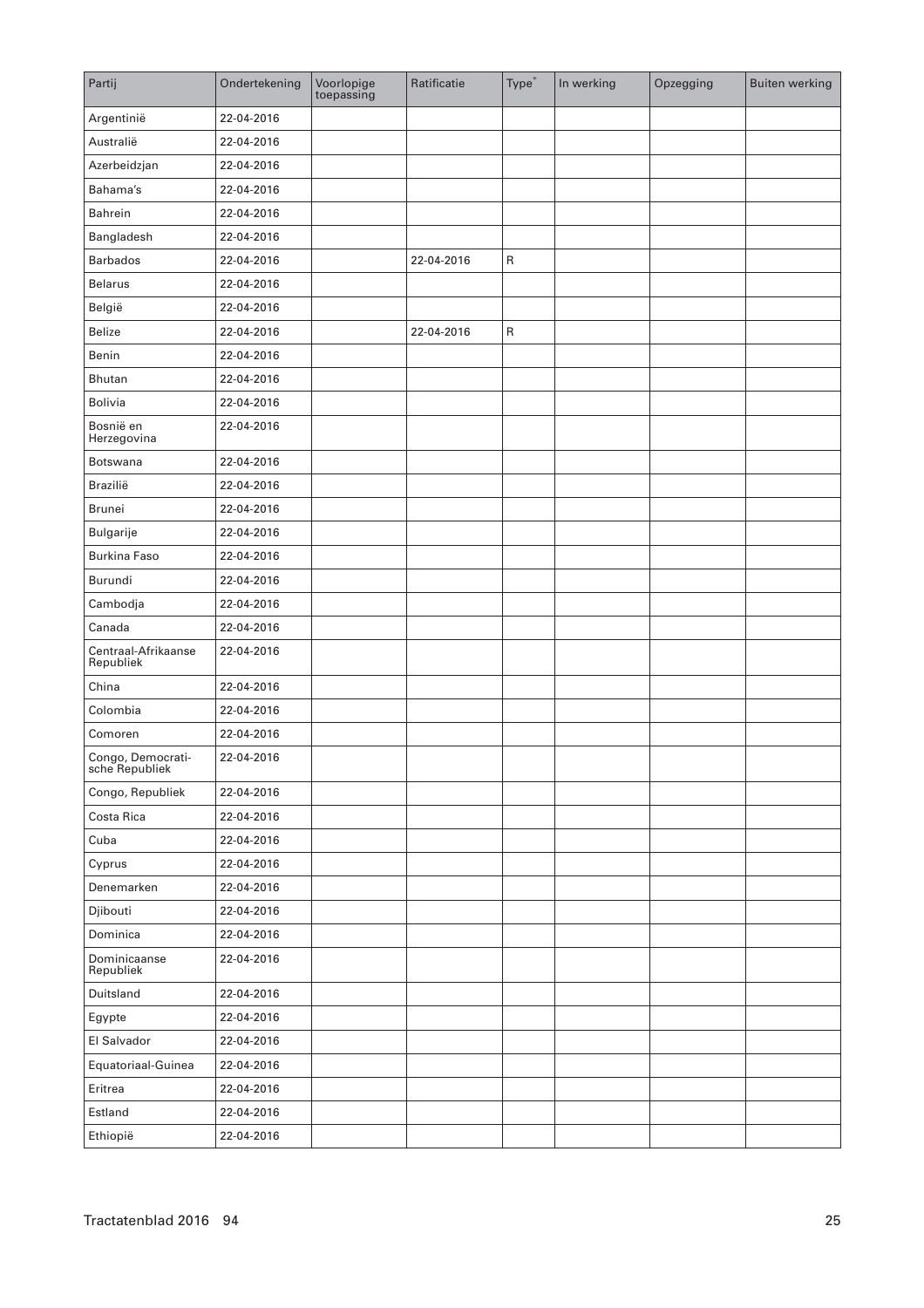| Partij             | Ondertekening | Voorlopige<br>toepassing | Ratificatie | Type <sup>*</sup> | In werking | Opzegging | <b>Buiten werking</b> |
|--------------------|---------------|--------------------------|-------------|-------------------|------------|-----------|-----------------------|
| EU (Europese Unie) | 22-04-2016    |                          |             |                   |            |           |                       |
| Fiji               | 22-04-2016    |                          | 22-04-2016  | ${\sf R}$         |            |           |                       |
| Filipijnen         | 22-04-2016    |                          |             |                   |            |           |                       |
| Finland            | 22-04-2016    |                          |             |                   |            |           |                       |
| Frankrijk          | 22-04-2016    |                          |             |                   |            |           |                       |
| Gabon              | 22-04-2016    |                          |             |                   |            |           |                       |
| Gambia             | 26-04-2016    |                          |             |                   |            |           |                       |
| Georgië            | 22-04-2016    |                          |             |                   |            |           |                       |
| Ghana              | 22-04-2016    |                          |             |                   |            |           |                       |
| Grenada            | 22-04-2016    |                          | 22-04-2016  | ${\sf R}$         |            |           |                       |
| Griekenland        | 22-04-2016    |                          |             |                   |            |           |                       |
| Guatemala          | 22-04-2016    |                          |             |                   |            |           |                       |
| Guinee             | 22-04-2016    |                          |             |                   |            |           |                       |
| Guinee-Bissau      | 22-04-2016    |                          |             |                   |            |           |                       |
| Guyana             | 22-04-2016    |                          | 20-05-2016  | ${\sf R}$         |            |           |                       |
| Haïti              | 22-04-2016    |                          |             |                   |            |           |                       |
| Honduras           | 22-04-2016    |                          |             |                   |            |           |                       |
| Hongarije          | 22-04-2016    |                          |             |                   |            |           |                       |
| lerland            | 22-04-2016    |                          |             |                   |            |           |                       |
| <b>IJsland</b>     | 22-04-2016    |                          |             |                   |            |           |                       |
| India              | 22-04-2016    |                          |             |                   |            |           |                       |
| Indonesië          | 22-04-2016    |                          |             |                   |            |           |                       |
| Iran               | 22-04-2016    |                          |             |                   |            |           |                       |
| Israël             | 22-04-2016    |                          |             |                   |            |           |                       |
| Italië             | 22-04-2016    |                          |             |                   |            |           |                       |
| Ivoorkust          | 22-04-2016    |                          |             |                   |            |           |                       |
| Jamaica            | 22-04-2016    |                          |             |                   |            |           |                       |
| Japan              | 22-04-2016    |                          |             |                   |            |           |                       |
| Jordanië           | 22-04-2016    |                          |             |                   |            |           |                       |
| Kaapverdië         | 22-04-2016    |                          |             |                   |            |           |                       |
| Kameroen           | 22-04-2016    |                          |             |                   |            |           |                       |
| Kenia              | 22-04-2016    |                          |             |                   |            |           |                       |
| Kiribati           | 22-04-2016    |                          |             |                   |            |           |                       |
| Koeweit            | 22-04-2016    |                          |             |                   |            |           |                       |
| Kroatië            | 22-04-2016    |                          |             |                   |            |           |                       |
| Laos               | 22-04-2016    |                          |             |                   |            |           |                       |
| Lesotho            | 22-04-2016    |                          |             |                   |            |           |                       |
| Letland            | 22-04-2016    |                          |             |                   |            |           |                       |
| Libanon            | 22-04-2016    |                          |             |                   |            |           |                       |
| Liberia            | 22-04-2016    |                          |             |                   |            |           |                       |
| Libië              | 22-04-2016    |                          |             |                   |            |           |                       |
| Liechtenstein      | 22-04-2016    |                          |             |                   |            |           |                       |
| Litouwen           | 22-04-2016    |                          |             |                   |            |           |                       |
| Luxemburg          | 22-04-2016    |                          |             |                   |            |           |                       |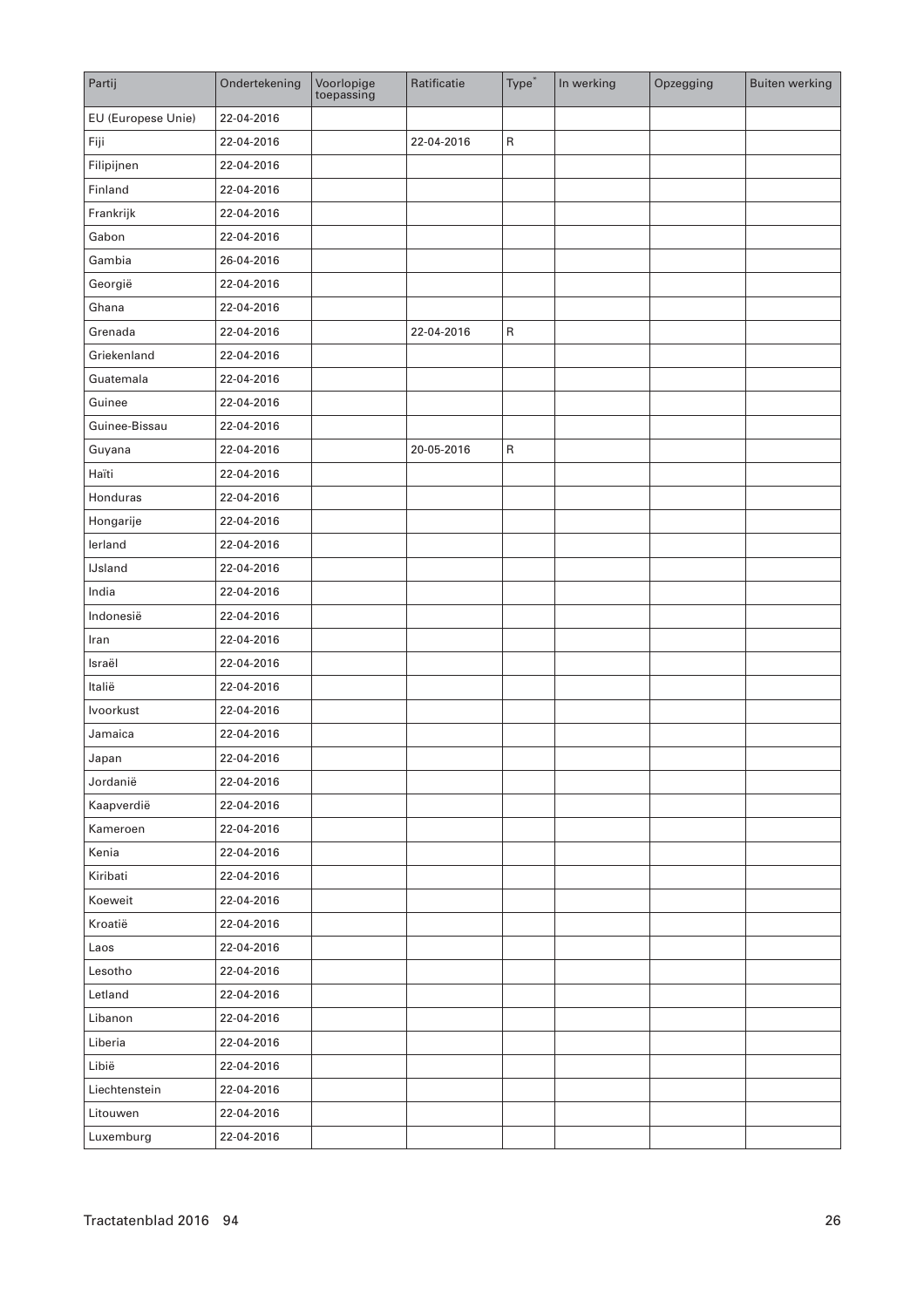| Partij                                                    | Ondertekening | Voorlopige<br>toepassing | Ratificatie | Type <sup>*</sup> | In werking | Opzegging | <b>Buiten werking</b> |
|-----------------------------------------------------------|---------------|--------------------------|-------------|-------------------|------------|-----------|-----------------------|
| Macedonië, de<br>voormalige Joegosla-<br>vische Republiek | 22-04-2016    |                          |             |                   |            |           |                       |
| Madagaskar                                                | 22-04-2016    |                          |             |                   |            |           |                       |
| Malediven                                                 | 22-04-2016    |                          | 22-04-2016  | R                 |            |           |                       |
| Maleisië                                                  | 22-04-2016    |                          |             |                   |            |           |                       |
| Mali                                                      | 22-04-2016    |                          |             |                   |            |           |                       |
| Malta                                                     | 22-04-2016    |                          |             |                   |            |           |                       |
| Marokko                                                   | 22-04-2016    |                          |             |                   |            |           |                       |
| Marshalleilanden                                          | 22-04-2016    |                          | 22-04-2016  | R                 |            |           |                       |
| Mauritanië                                                | 22-04-2016    |                          |             |                   |            |           |                       |
| <b>Mauritius</b>                                          | 22-04-2016    |                          | 22-04-2016  | R                 |            |           |                       |
| Mexico                                                    | 22-04-2016    |                          |             |                   |            |           |                       |
| Micronesia                                                | 22-04-2016    |                          |             |                   |            |           |                       |
| Monaco                                                    | 22-04-2016    |                          |             |                   |            |           |                       |
| Mongolië                                                  | 22-04-2016    |                          |             |                   |            |           |                       |
| Montenegro                                                | 22-04-2016    |                          |             |                   |            |           |                       |
| Mozambique                                                | 22-04-2016    |                          |             |                   |            |           |                       |
| Myanmar                                                   | 22-04-2016    |                          |             |                   |            |           |                       |
| Namibië                                                   | 22-04-2016    |                          |             |                   |            |           |                       |
| Nauru                                                     | 22-04-2016    |                          | 22-04-2016  | R                 |            |           |                       |
| Nederlanden, het<br>Koninkrijk der                        | 22-04-2016    |                          |             |                   |            |           |                       |
| Nepal                                                     | 22-04-2016    |                          |             |                   |            |           |                       |
| Nieuw-Zeeland                                             | 22-04-2016    |                          |             |                   |            |           |                       |
| Niger                                                     | 22-04-2016    |                          |             |                   |            |           |                       |
| Noord-Korea                                               | 22-04-2016    |                          |             |                   |            |           |                       |
| Noorwegen                                                 | 22-04-2016    |                          |             |                   |            |           |                       |
| Oekraïne                                                  | 22-04-2016    |                          |             |                   |            |           |                       |
| Oman                                                      | 22-04-2016    |                          |             |                   |            |           |                       |
| Oostenrijk                                                | 22-04-2016    |                          |             |                   |            |           |                       |
| Oost-Timor                                                | 22-04-2016    |                          |             |                   |            |           |                       |
| Pakistan                                                  | 22-04-2016    |                          |             |                   |            |           |                       |
| Palau                                                     | 22-04-2016    |                          | 22-04-2016  | ${\sf R}$         |            |           |                       |
| Palestina                                                 | 22-04-2016    |                          | 22-04-2016  | ${\sf R}$         |            |           |                       |
| Panama                                                    | 22-04-2016    |                          |             |                   |            |           |                       |
| Papoea-Nieuw-<br>Guinea                                   | 22-04-2016    |                          |             |                   |            |           |                       |
| Paraguay                                                  | 22-04-2016    |                          |             |                   |            |           |                       |
| Peru                                                      | 22-04-2016    |                          |             |                   |            |           |                       |
| Polen                                                     | 22-04-2016    |                          |             |                   |            |           |                       |
| Portugal                                                  | 22-04-2016    |                          |             |                   |            |           |                       |
| Qatar                                                     | 22-04-2016    |                          |             |                   |            |           |                       |
| Roemenië                                                  | 22-04-2016    |                          |             |                   |            |           |                       |
| Russische Federatie                                       | 22-04-2016    |                          |             |                   |            |           |                       |
| Rwanda                                                    | 22-04-2016    |                          |             |                   |            |           |                       |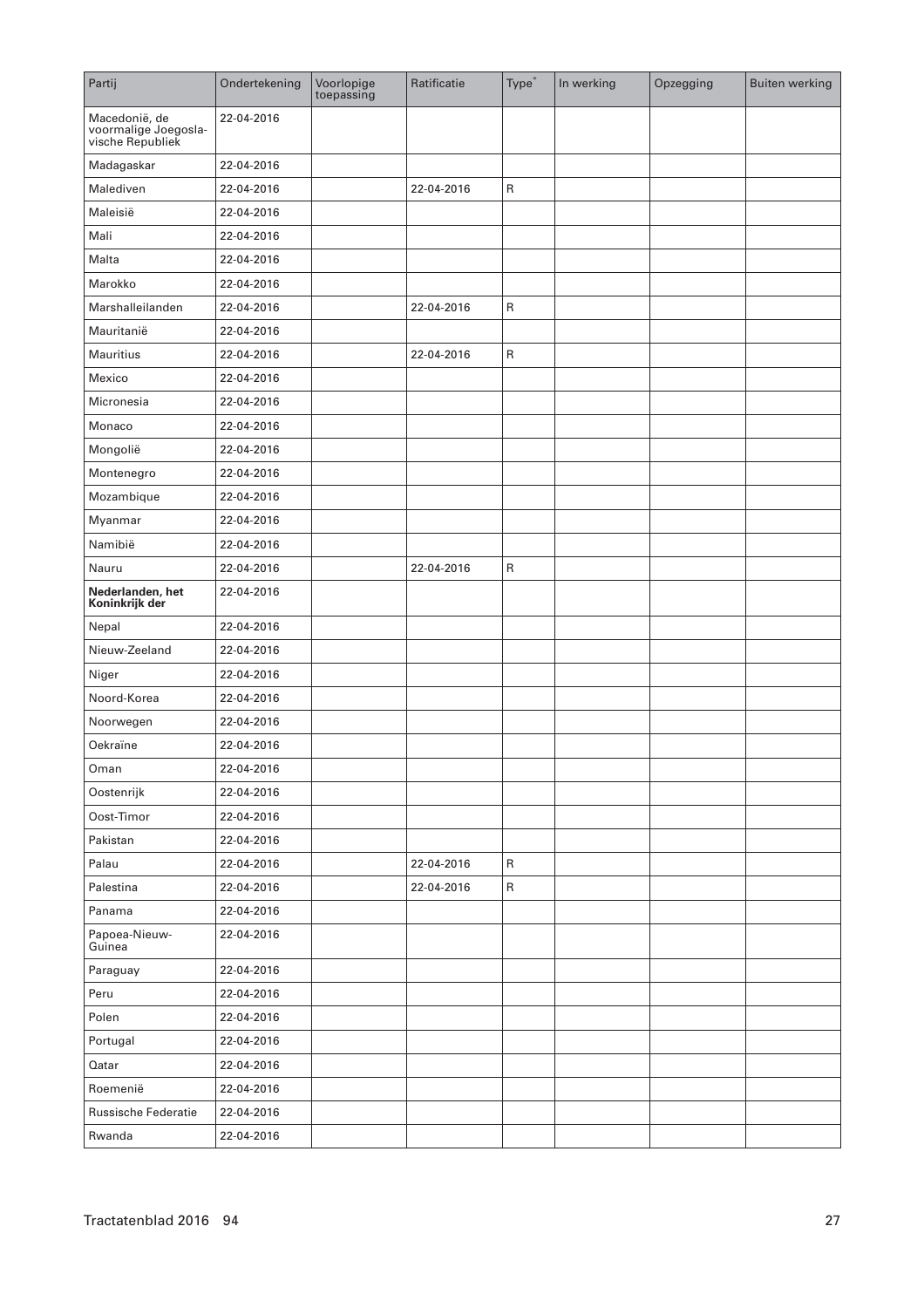| Partij                            | Ondertekening | Voorlopige<br>toepassing | Ratificatie | Type <sup>*</sup> | In werking | Opzegging | <b>Buiten werking</b> |
|-----------------------------------|---------------|--------------------------|-------------|-------------------|------------|-----------|-----------------------|
| Saint Kitts en Nevis              | 22-04-2016    |                          | 22-04-2016  | R                 |            |           |                       |
| Saint Lucia                       | 22-04-2016    |                          | 22-04-2016  | R                 |            |           |                       |
| Saint Vincent en de<br>Grenadines | 22-04-2016    |                          |             |                   |            |           |                       |
| Salomonseilanden                  | 22-04-2016    |                          |             |                   |            |           |                       |
| Samoa                             | 22-04-2016    |                          | 22-04-2016  | R                 |            |           |                       |
| San Marino                        | 22-04-2016    |                          |             |                   |            |           |                       |
| Sao Tomé en Principe              | 22-04-2016    |                          |             |                   |            |           |                       |
| Senegal                           | 22-04-2016    |                          |             |                   |            |           |                       |
| Servië                            | 22-04-2016    |                          |             |                   |            |           |                       |
| Seychellen                        | 25-04-2016    |                          | 29-04-2016  | R                 |            |           |                       |
| Singapore                         | 22-04-2016    |                          |             |                   |            |           |                       |
| Slovenië                          | 22-04-2016    |                          |             |                   |            |           |                       |
| Slowakije                         | 22-04-2016    |                          |             |                   |            |           |                       |
| Somalië                           | 22-04-2016    |                          | 22-04-2016  | R                 |            |           |                       |
| Spanje                            | 22-04-2016    |                          |             |                   |            |           |                       |
| Sri Lanka                         | 22-04-2016    |                          |             |                   |            |           |                       |
| Sudan                             | 22-04-2016    |                          |             |                   |            |           |                       |
| Suriname                          | 22-04-2016    |                          |             |                   |            |           |                       |
| Swaziland                         | 22-04-2016    |                          |             |                   |            |           |                       |
| Tadzjikistan                      | 22-04-2016    |                          |             |                   |            |           |                       |
| Tanzania                          | 22-04-2016    |                          |             |                   |            |           |                       |
| Thailand                          | 22-04-2016    |                          |             |                   |            |           |                       |
| Tonga                             | 22-04-2016    |                          |             |                   |            |           |                       |
| Trinidad en Tobago                | 22-04-2016    |                          |             |                   |            |           |                       |
| Tsjaad                            | 22-04-2016    |                          |             |                   |            |           |                       |
| Tsjechië                          | 22-04-2016    |                          |             |                   |            |           |                       |
| Tunesië                           | 22-04-2016    |                          |             |                   |            |           |                       |
| Turkije                           | 22-04-2016    |                          |             |                   |            |           |                       |
| Tuvalu                            | 22-04-2016    |                          | 22-04-2016  | $\mathsf R$       |            |           |                       |
| Uganda                            | 22-04-2016    |                          |             |                   |            |           |                       |
| Uruguay                           | 22-04-2016    |                          |             |                   |            |           |                       |
| Vanuatu                           | 22-04-2016    |                          |             |                   |            |           |                       |
| Venezuela                         | 22-04-2016    |                          |             |                   |            |           |                       |
| Verenigd Koninkrijk               | 22-04-2016    |                          |             |                   |            |           |                       |
| Verenigde Arabische<br>Emiraten   | 22-04-2016    |                          |             |                   |            |           |                       |
| Verenigde Staten van<br>Amerika   | 22-04-2016    |                          |             |                   |            |           |                       |
| Vietnam                           | 22-04-2016    |                          |             |                   |            |           |                       |
| Zimbabwe                          | 22-04-2016    |                          |             |                   |            |           |                       |
| Zuid-Afrika                       | 22-04-2016    |                          |             |                   |            |           |                       |
| Zuid-Korea                        | 22-04-2016    |                          |             |                   |            |           |                       |
| Zuid-Sudan                        | 22-04-2016    |                          |             |                   |            |           |                       |
| Zweden                            | 22-04-2016    |                          |             |                   |            |           |                       |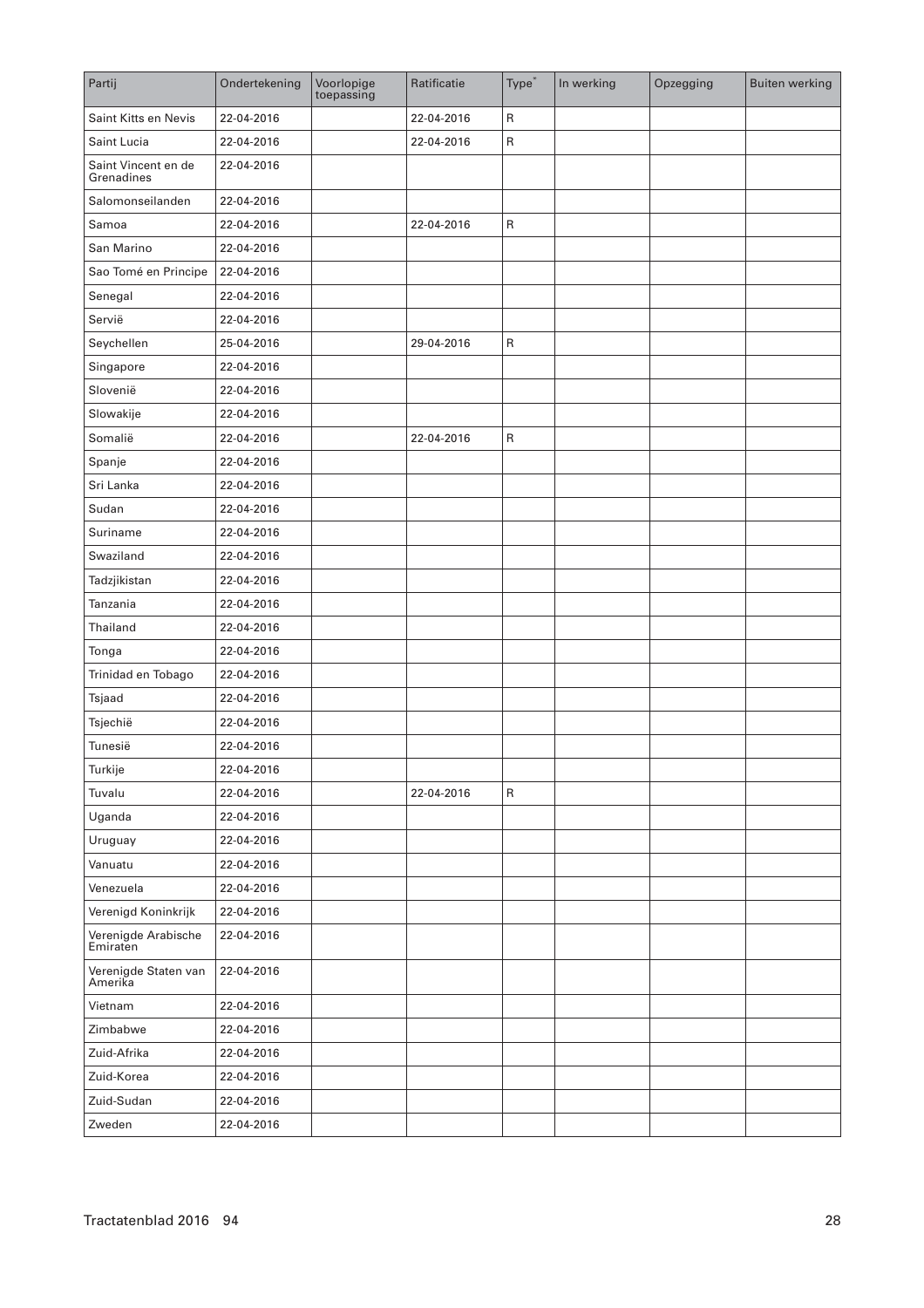| Partij                                                                                                                                                                                    | Ondertekening | Voorlopige<br>toepassing | <b>Ratificatie</b> | Type | In werking | Opzegging | Buiten werking |  |
|-------------------------------------------------------------------------------------------------------------------------------------------------------------------------------------------|---------------|--------------------------|--------------------|------|------------|-----------|----------------|--|
| Zwitserland                                                                                                                                                                               | 22-04-2016    |                          |                    |      |            |           |                |  |
| * O=Ondertekening zonder voorbehoud of vereiste van ratificatie, R=Bekrachtiging, aanvaarding, goedkeuring of kennisgeving,<br>T=Toetreding, VG=Voortgezette gebondenheid, NB=Niet bekend |               |                          |                    |      |            |           |                |  |

# **Verklaringen, voorbehouden en bezwaren**

# België, 22 april 2016

This signature engages also the Walloon Region, the Flemish Region and the Brussels-Capital Region.

# Marshalleilanden, 22 april 2016

[…] the Government of the Republic of the Marshall Islands declares its understanding that ratification of the Paris Agreement shall in no way constitute a renunciation of any rights under any other laws, including international law, and the communication depositing the Republic's instrument of ratification shall include a declaration to this effect for international record;

Furthermore, the Government of the Republic of the Marshall Islands declares that, in light of best scientific information and assessment on climate change and its impacts, it considers the emission reduction obligations in Article 3 of the Kyoto Protocol, the Doha Amendment and the aforesaid Paris Agreement to be inadequate to prevent global temperature increase of 1.5 degrees Celsius above pre-Industrial levels and as a consequence, will have severe implications for our national interests [...].

# Nauru, 22 april 2016

[...] the Government, of Nauru declares its understanding that the ratification of the Agreement shall in no way constitute a renunciation of any rights under international law concerning State responsibility [for] the adverse effects of climate change.

Further, the Government of Nauru declares that no provisions in the Agreement can be interpreted as derogating from the principles of general international law.

And further, the Government of Nauru declares its understanding that Article 8 and decision 1/CP.21, paragraph 51 in no way limits the ability of Parties to UNFCCC or the Agreement to raise, discuss, or address any present or future concerns regarding the issues of liability and compensation.

The Republic of Nauru put forth its concern intended to recognize and acknowledge its national interest […].

# Polen, 22 april 2016

The Government of the Republic of Poland recognizes that under Article 9 paragraph 1 of the Paris Agreement developed country Parties shall provide financial resources to assist developing country Parties with respect to both mitigation and adaptation in continuation of their existing obligations under the Convention. In this context the Government of the Republic of Poland notes that Poland is a Party to the United Nations Framework Convention on Climate Change not included in Annex II.

# Tuvalu, 22 april 2016

The Government of Tuvalu hereby notifies that it will apply the Paris Agreement provisionally as provided for in paragraph 4 of Decision 1/CP.21.

 $\lceil$ ...]

The Government of Tuvalu further declares its understanding that acceptance of the aforesaid Paris Agreement and its provisional application shall in no way constitute a renunciation of any rights under international law concerning State responsibility for the adverse effects of climate change and that no provision in the Paris Agreement can be interpreted as derogating from principles of general international law or any claims or rights concerning compensation due to the impacts of climate change.

The Government of Tuvalu further declares that, in light of the best available scientific information and assessment on climate change and its impacts, it considers the emissions reduction obligations in the aforesaid Paris Agreement to be inadequate to prevent a global temperature stabilisation level at or above 1.5 degrees Celsius relative to pre-industrial levels and as a consequence, such emissions will have severe implications for our national interests.

# G. INWERKINGTREDING

De bepalingen van de Overeenkomst zullen ingevolge artikel 21, eerste lid, in werking treden dertig dagen na de datum waarop ten minste 55 partijen bij het Raamverdrag van de Verenigde Naties inzake klimaatverandering van 9 mei 1992 die tezamen verantwoordelijk zijn voor naar schatting 55% van de mondiale uitstoot van broeikasgassen hun akte van bekrachtiging, aanvaarding, goedkeuring of toetreding hebben nedergelegd.